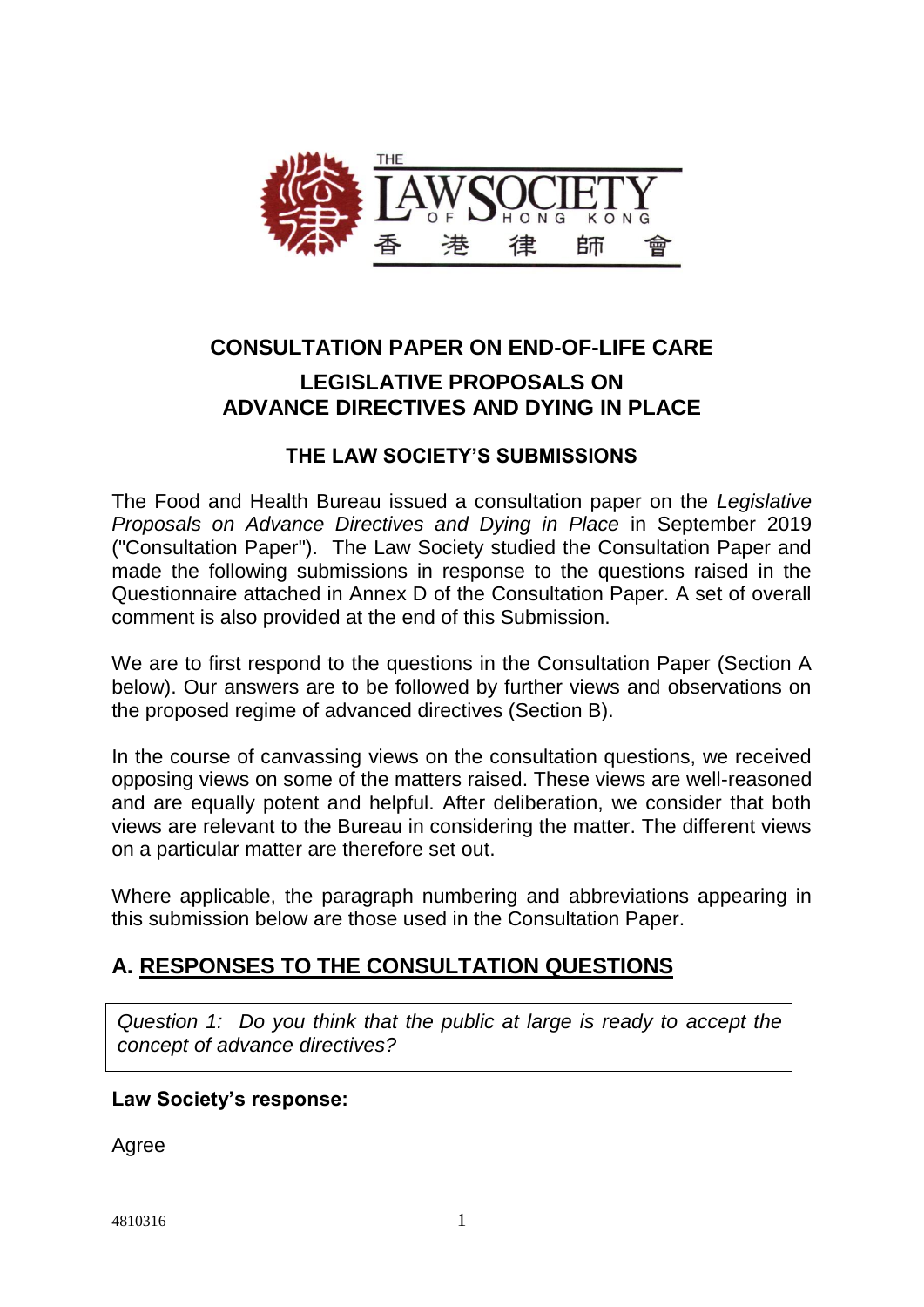*Question 2: Do you think that there should be clear legal provisions for advance directives, or Hong Kong should continue to rely on the common law framework?*

#### **Law Society's response:**

Agree. Clear legal provisions for advance directives should be enacted.

*Question 3: Do you agree with the fundamental principles set out in paragraph 4.8 [of the Consultation Paper] (i.e. in brief (a) respect a person's right to self-determination; (b) a valid and applicable advance directive can override treatment decisions based on treatment provider's interpretation of patient's best interests; (c) the primary responsibility of a person to keep and to present the original advance directives to treatment providers; and (d) sufficient safeguards to be provided to preserve lives.)?*

#### **Law Society's response:**

We agree to the fundamental principles under paragraphs 4.8(a) and (b) of the Consultation Paper, i.e.

- (a) "respecting a person's right to self-determination. This means that a mentally competent adult's right to accept or refuse treatment should be respected. In case of a conflict between the wishes of the individual and his/her family members or that of treatment providers, the individual's right to self-determination should prevail;
- (b) a valid and applicable advance directive, which has the same effect as a contemporaneous refusal of treatment by a person with mental capacity, overrides treatment decisions based on treatment provider's interpretation of patient's best interests;"

As for the fundamental principles under paragraphs 4.8(c) and 4.8(d), i.e.

- (c) "a person should have the primary responsibility of keeping an advance directive and of ensuring that the original copy shall be presented to treatment providers as proof of a valid advance directive, and
- (d) sufficient safeguards should be provided to preserve lives. Under all circumstances where there are any grounds for doubt about the validity or applicability of an advance directive, treatment providers must continue to provide clinically indicated emergency life-sustaining treatments, with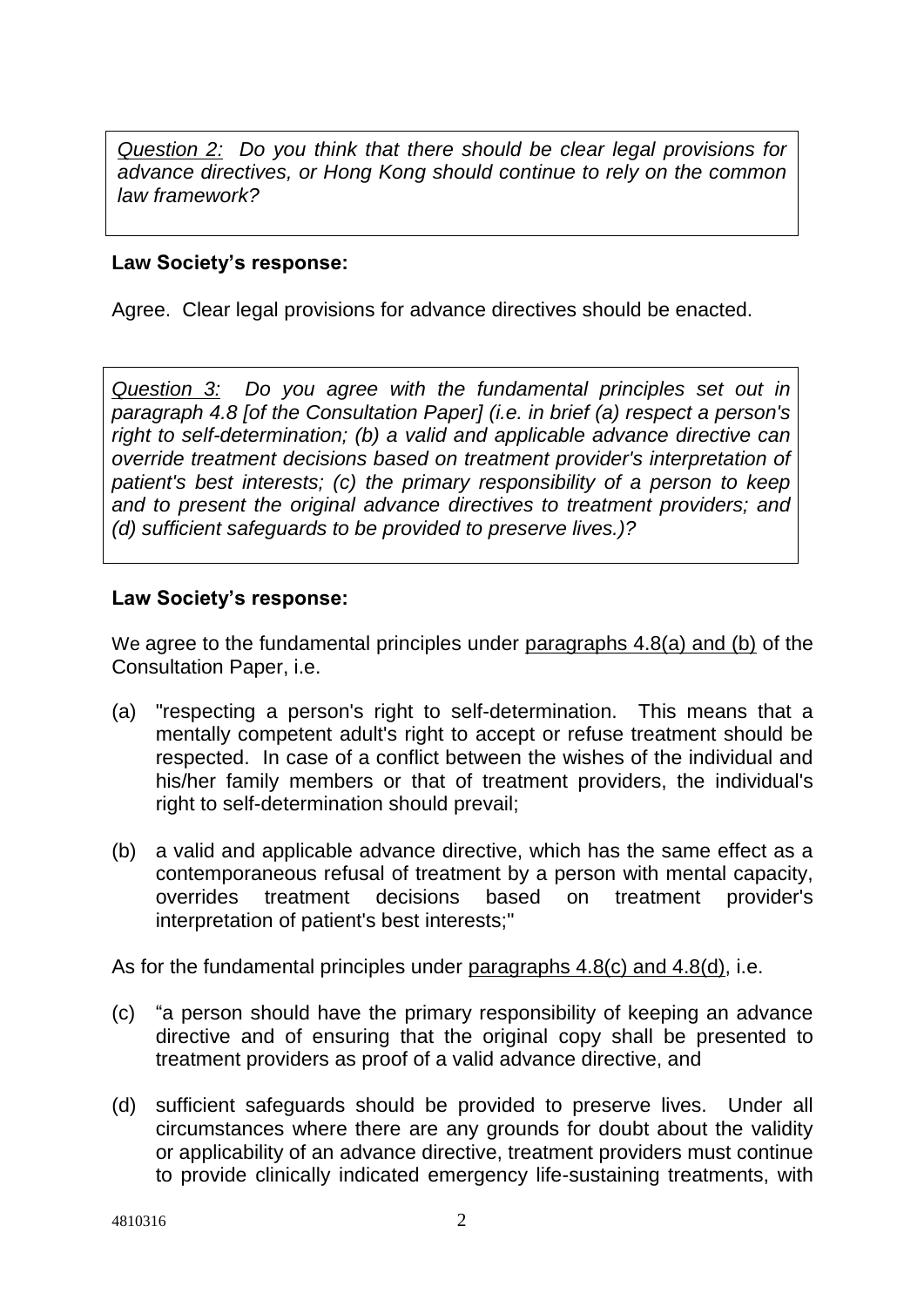legal protection conferred to treatment providers acting in good faith and with reasonable care."

while we received a "yes" from some members, we note reservations expressed by other members. There are views that clear legal provisions should be enacted on the making of advance directives in order to protect the public, their family members and the health professionals. Similar to the making of Wills and Enduring Powers of Attorneys, an individual should have freedom to choose whether or not he or she wants to make an advance directive. However, once an individual chooses to make an advance directive, the individual should know that he/she will be bound by the legislation which makes the advance directive enforceable.

There are also different views as to whether a compulsory central registration  $(i.e.$  an upgraded  $eHRSS<sup>1</sup>$  of the actual advance directive should be put in place.

- (1) There are views that the production of the original advance directive (i.e. para 4.24(a) of the Consultation Document) by the patient or his/her family member is not realistic, given the aging population of Hong Kong, where both the patient and the caregiver could be elderly in which event, they could have senile problems of being, e.g. forgetful;
- (2) A central registration could help avoid challenges to advance directives (i.e. in para 4.24(b) of the Consultation Document). This is because for the purpose of registration, the medical doctor who witnessed the signing of the advance directive is obligated to check the person making the advance directive has the mental capacity and whether he/she is under undue influence before it is to be registered;
- (3) There are an increasing number of singletons, childless divorcees, widows/widowers, and people whose spouse is a dementia patient and whose children are overseas or not readily available. It could be unreasonable to expect the timely production of the original advance directive by the patient's family member.

We add that if there is a central registration regime,

- (4) there must be clear policy considerations as to whether, absent a valid registration, an advance directive could still have its intended legal effect;
- (5) adequate resources should be committed to the eHRSS to ensure prompt updating and accuracy of the registration system. This is

1

<sup>&</sup>lt;sup>1</sup> Existing Electronic Health Record Sharing System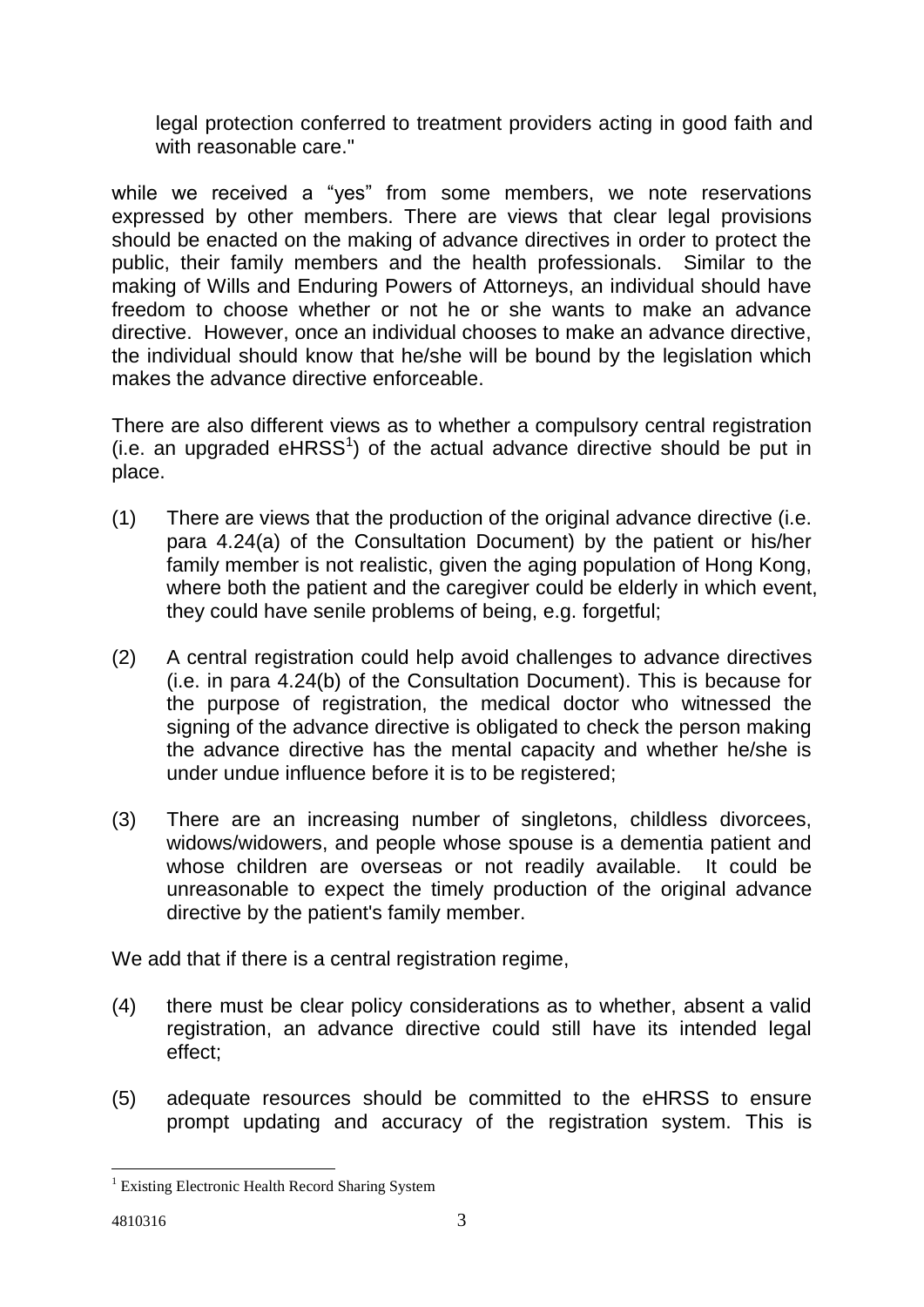particularly relevant for compulsory advance directive registration and privacy-sensitive access to stakeholders. There should also be an access control mechanism with a designated advance directive zone in eHRSS where only the patient, the emergency rescue personnel and the "personal care attorney" under the Continuing Powers of Attorney Bill (if enacted), have automatic access.

*Question 4: Do you agree that an advance directive must be made by a mentally competent person who is aged 18 or above to be legally valid?*

## **Law Society's response:**

We have carried out a brief comparative study of a similar age requirements in other countries. See **Annex 1** to this submission.

We ask the Government to consider those age requirements. Subject to this review, we in principle have no objection to the proposed age of 18.

*Question 5: Do you agree that artificial nutrition and hydration should be covered under an advance directive and can be withheld or withdrawn according to the patient's wish?*

## **Law Society's response:**

Agree

*Question 6: Do you agree that the primary objective of an advance directive should be for advance refusal of life-sustaining treatments to minimise distress or indignity when the patient faces a serious irreversible illness?*

## **Law Society's response:**

Agree

*Question 7: Legally, there is no limitation for healthy individuals signing an advance directive. Do you agree that the public is sufficiently aware of the*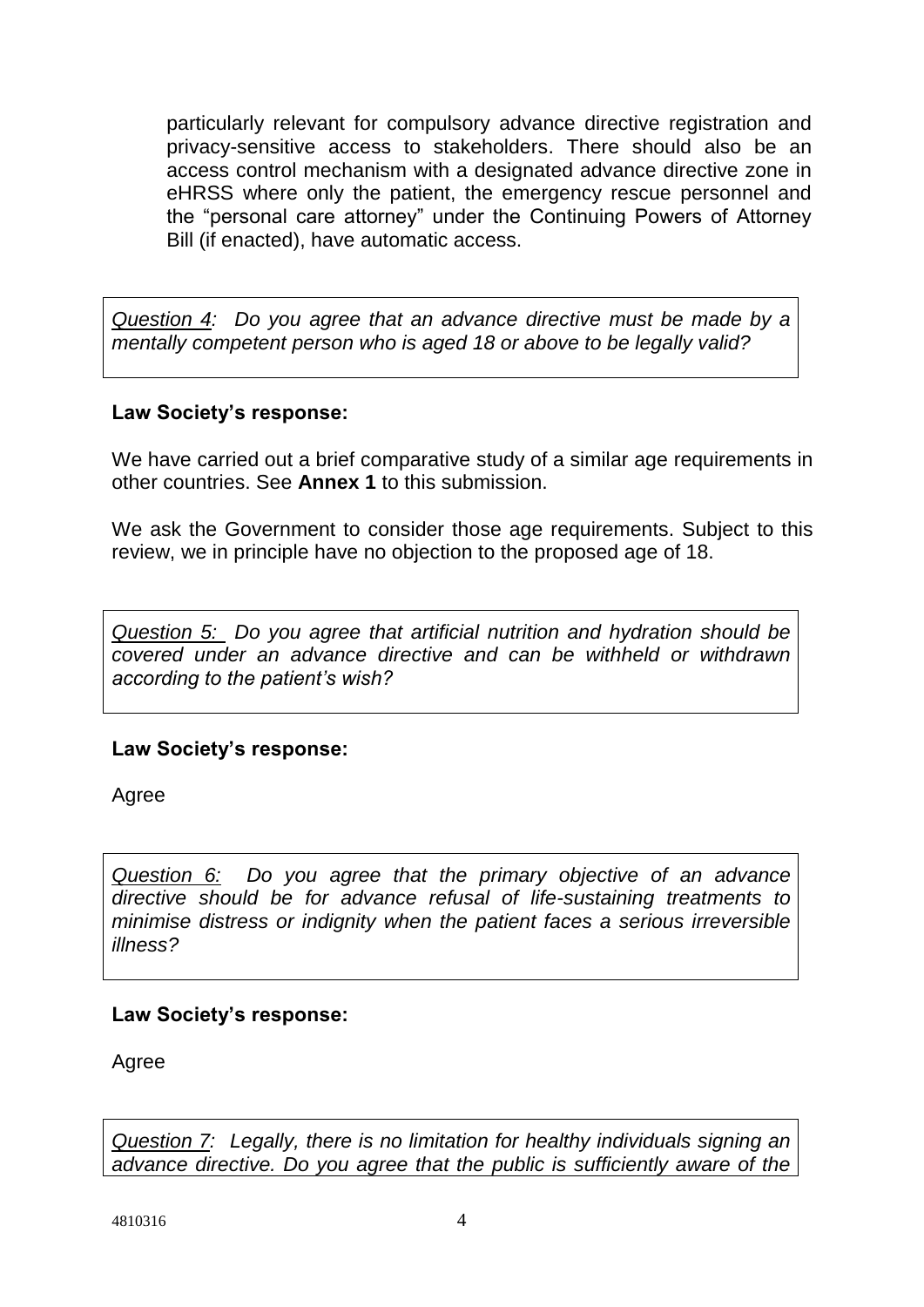*pros and cons of making an advance directive when healthy?*

## **Law Society's response:**

Many countries including Singapore, UK and Australia allow healthy persons to make their own advance directives. The regulators may make reference to their practices.

If a healthy person is to make an advance directive, a doctor who witnesses the signing of the advance directives should have the duty to ensure that the person is aware of the pros and cons of a healthy person making an advance directive.

*Question 8: Do you agree that a person may revoke or modify an advance directive at any time?*

#### **Law Society's response:**

A person may revoke or modify an advance directive only when the person has the mental capacity at the time of the revocation and/or the modification.

*Question 9: Do you agree that an advance directive must be made or modified in writing?*

#### **Law Society's response:**

Agree. A modified advance directive should be treated as a new advance directive and should replace the previous advance directive.

*Question 10: Do you agree that both verbal and written revocation of an advance directive should be accepted?*

## **Law Society's response:**

Agree. Furthermore, some members suggest that, although both verbal and written revocation of an advance directive could be accepted, a compulsory central registration should still be established to avoid uncertainty.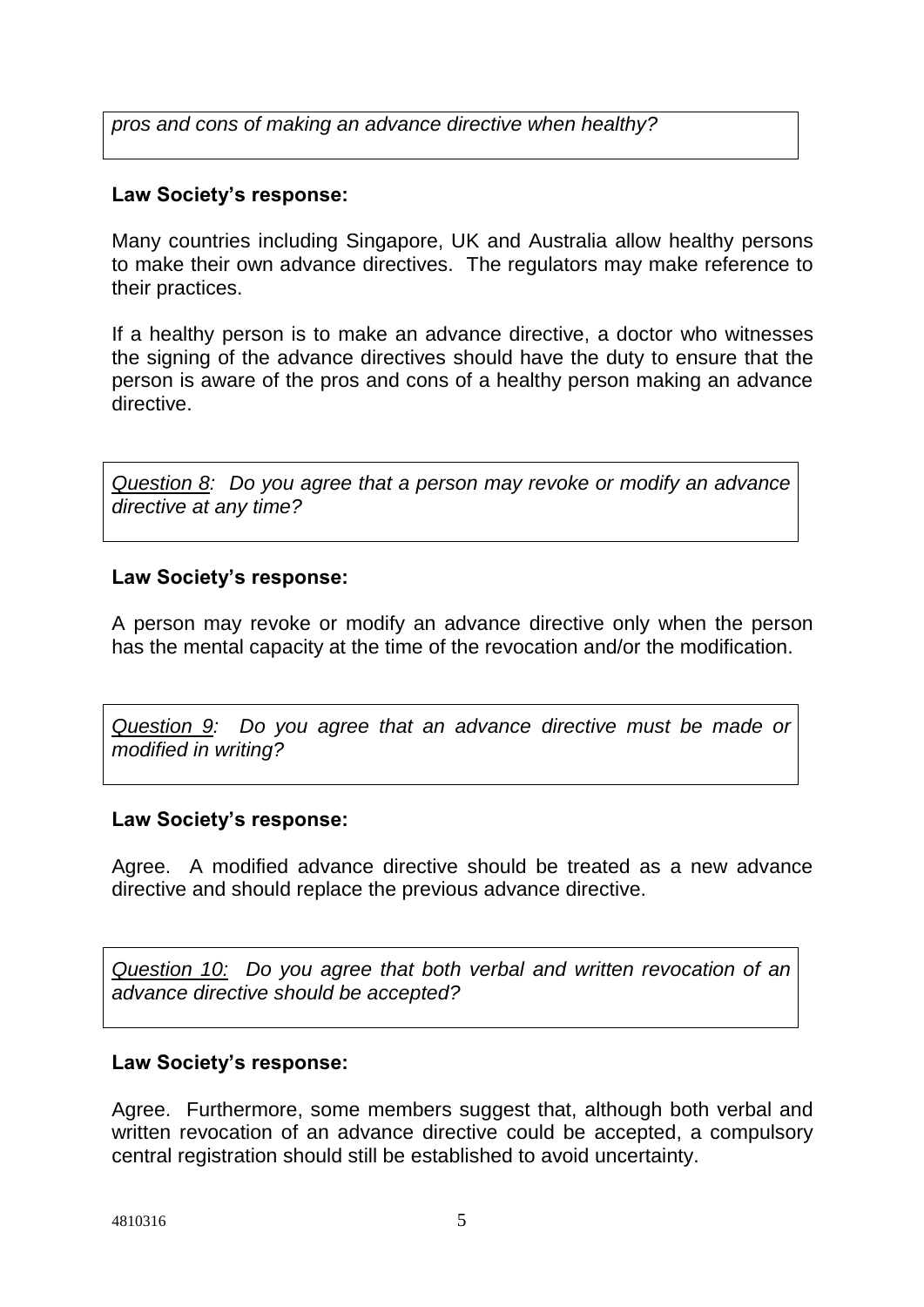If a statutory central registry is to be set up for the registration for advance directives, statutory provisions must be carefully drafted for the central registration system.

*Question 11: Do you agree that a legally-valid advance directive must be witnessed as safeguard?*

#### **Law Society's response:**

Agree

*Question 12: Do you agree to the proposed arrangement to require two witnesses for making and modifying an advance directive, one of whom must be a medical practitioner, and both witnesses should not have an interest in the estate of the person making the advance directive?*

#### **Law Society's response:**

Agree

*Question 13: Do you agree that written revocation of advance directive need not be witnessed to avoid imposing unnecessary hurdles?*

#### **Law Society's response:**

We receive different views from members.

Some consider that witnessing is required in order to ensure that the person revoking the advance directive has the mental capacity to revoke at the time of the revocation and that the person is not revoking an advance directive under undue influence.

The holders of opposite views consider that everyone has right of survival. A revocation means the person involved does not want to abandon his right of survival and that should take his case back to square one when no advance directive has not yet been put in place. In these circumstances witness to a revocation is unnecessary.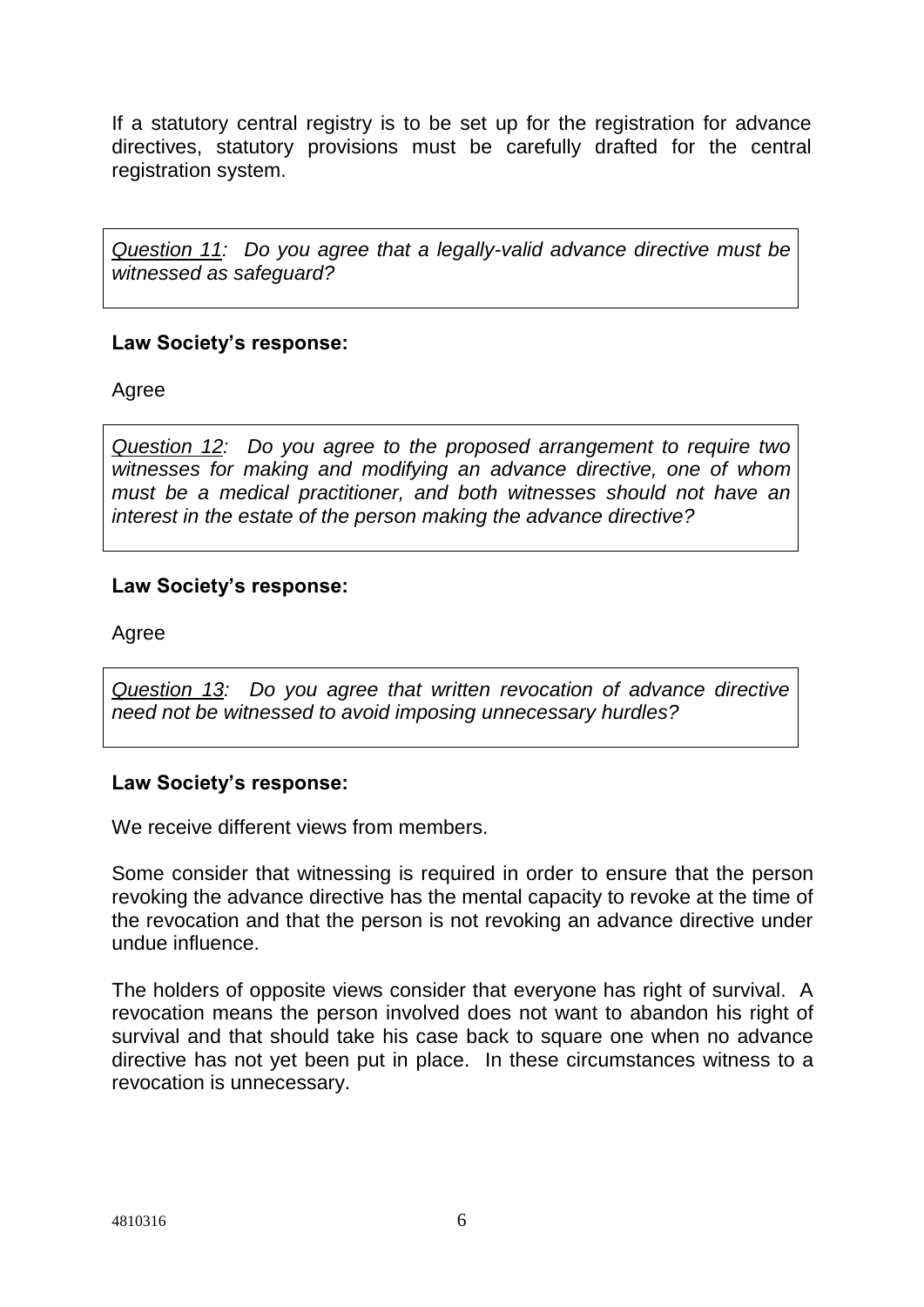*Question 14: Do you agree that, when a single family member/carer reports that the patient has verbally revoked his/her advance directive before becoming mentally incapable, a second witness is not required before the treatment provider considers the advance directive is no longer valid?*

## **Law Society's response:**

Disagree. The advance directive of the patient should not be easily displaced by a single family member/carer.

*Question 15: Do you agree to the use of a model form for making advance directives, rather than a statutory prescribed form, to be legally valid?*

## **Law Society's response:**

Agree. The use of a non-statutory model form would be helpful for retaining the legal status of advance directives made outside Hong Kong or before the enactment of the new legislation and it will reduce subsequent dispute among his/her family members. Solicitors may help their clients to prepare an advance directive to meet with their individual needs using the model form as the basis.

*Question 16: Do you think that the proposed safeguards to ensure validity of an advance directive are sufficient?*

## **Law Society's response:**

Some members consider the safeguards are sufficient, but some take the views that there should be additional safeguards. For the additional safeguards, please refer to the reservations we have made in our answers to Question 3 in the above; and the "Further Views" below.

*Question 17: Do you think that the "prespecified conditions" in the proposed non-statutory advance directive model form should cover (a) terminal illness, (b) persistent vegetative state or a state of irreversible coma and (c) other end-stage irreversible life-limiting condition, or any conditions as pre-specified by the person?*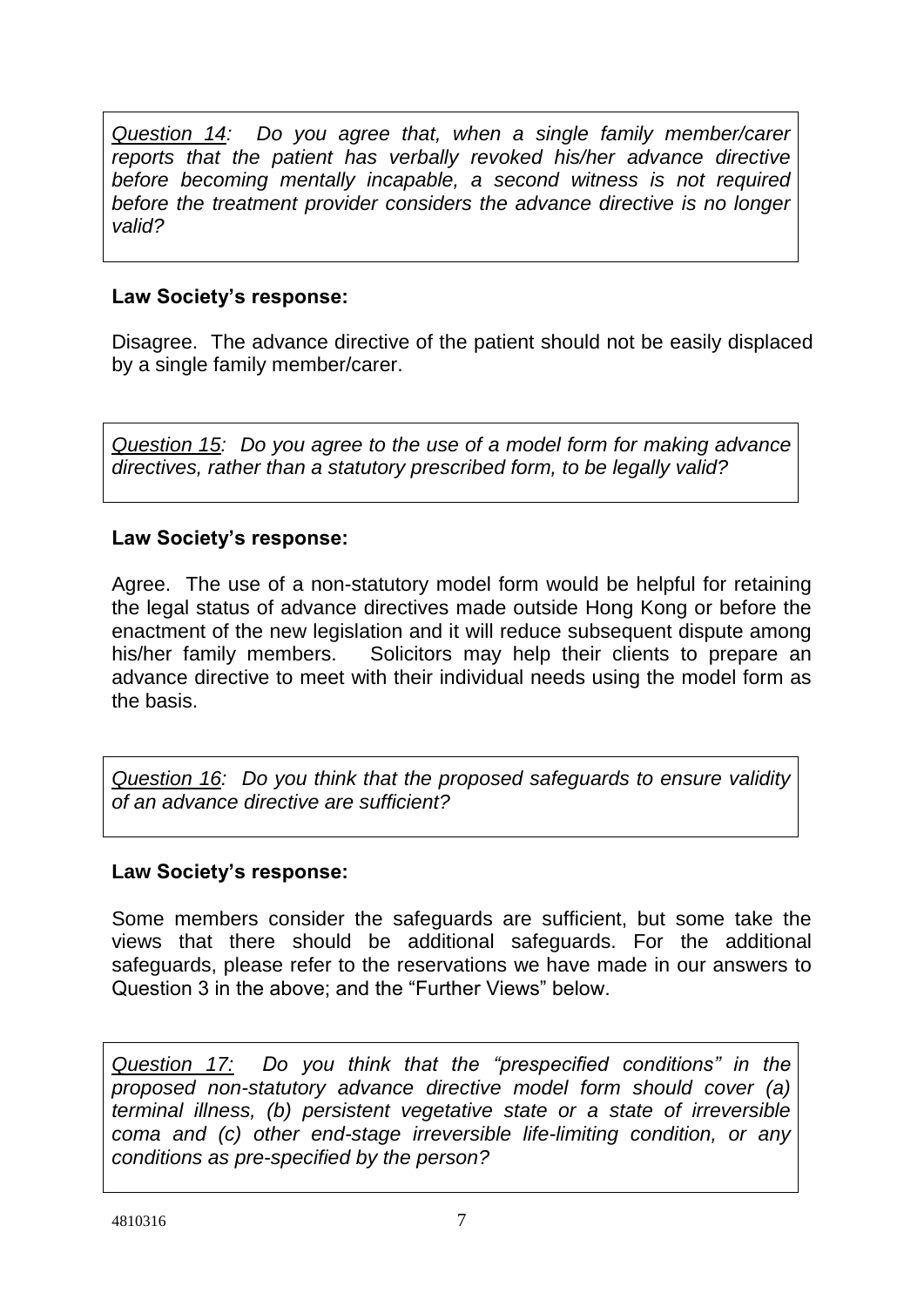## **Law Society's response:**

We consider that "End-Stage dementia" is not easy to be defined, and have reservation as to whether such should be included in the model form. In any event, if the Government considers that there should be an inclusion of the above, then the list of examples of "other end-stage irreversible life-limiting condition" should specifically include end-stage dementia.

*Question 18: Do you think that the proposed safeguards to ensure the applicability of advance directives are sufficient?*

#### **Law Society's response:**

Agree

*Question 19: Do you agree to allow emergency rescue personnel to accept advance directives with signed DNACPR<sup>2</sup> forms attached and not attempt CPR<sup>3</sup> ?*

#### **Law Society's response:**

Agree. However, this should not be accepted in an ambulance rescue or on spot rescue.

*Question 20: Do you agree to the use of a model DNACPR form, rather than a statutory prescribed form?*

## **Law Society's response:**

We received mixed responses. While some members agree to the above proposal, other members repeat the reservations set out in the answer in Question 3 above.

*Question 21: Do you agree to allow emergency rescue personnel to accept DNACPR form without an advance directive and not attempt CPR for the* 

<u>.</u>

<sup>2</sup> Do-Not-Attempt Cardiopulmonary Resuscitation

<sup>&</sup>lt;sup>3</sup> cardiopulmonary resuscitation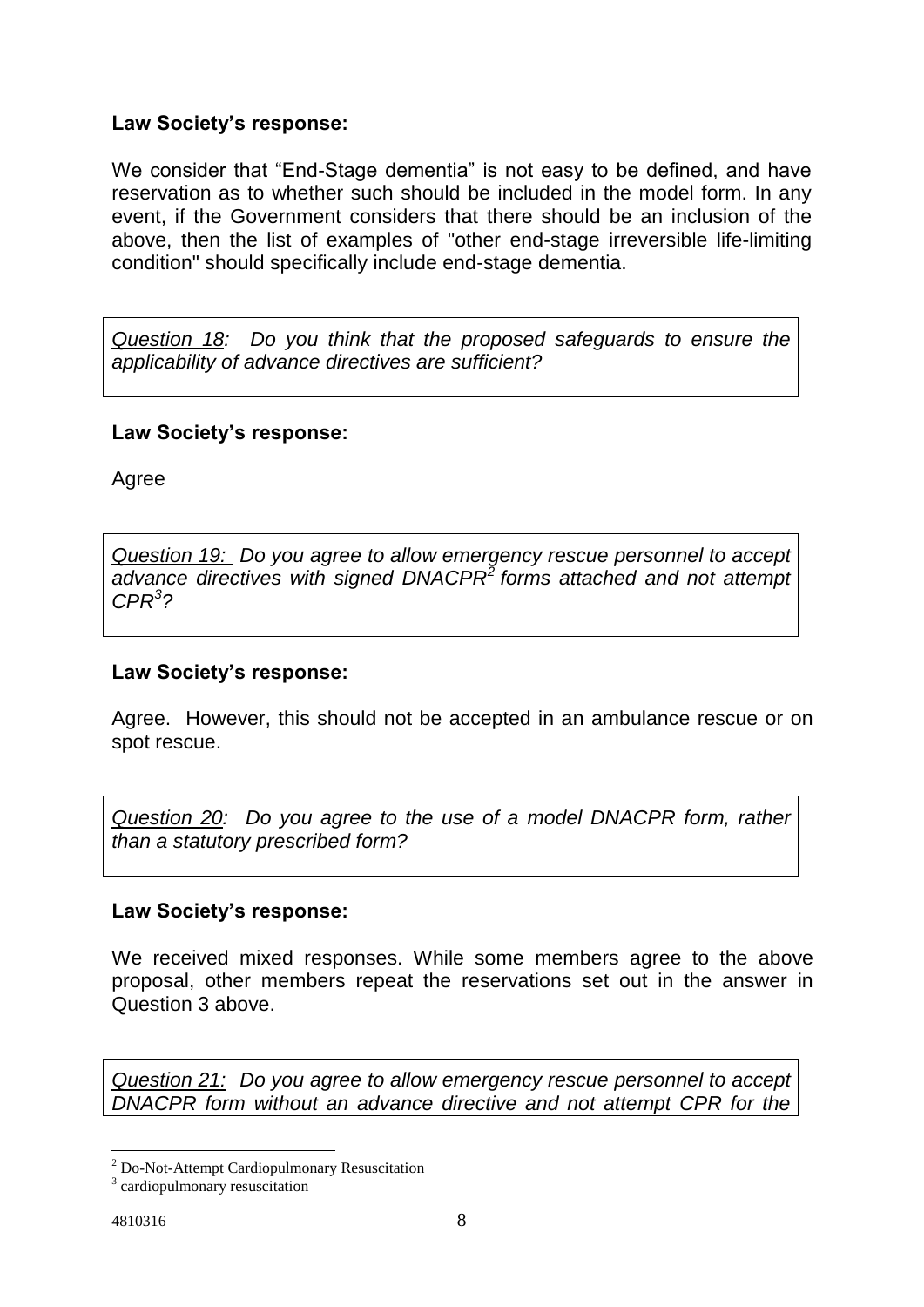*reason that there is consensus between the healthcare team and family members that this is in the best interests of the patient who is unable to make an advance directive?*

#### **Law Society's response:**

Agree

*Question 22: Do you agree that the advance directive document may be recorded in eHRSS?*

#### **Law Society's response:**

We received mixed responses. While some members agree to the above proposal, other members repeat the reservations set out in the answer in Question 3 above.

*Question 23: Given the possibility of a time lag between the latest status of advance directives and records in eHRSS, eHRSS may not contain the most up-to-date and accurate records. Do you agree to the proposal that storage of advance directive records in eHRSS should be voluntary?*

#### **Law Society's response:**

While some members agree to the above, other considers that because the witnessing of an advance directive by a doctor is compulsory, the registration of the advance directive by a doctor in eHRSS should also be compulsory; that would minimize uncertainty and future disputes.

To address any privacy concerns, there should be an access control mechanism in eHRSS with a designated advance directive zone where the person can specify who will have access to it, apart from that person and his/her doctors.

The eHRSS system should be kept updated and accurate.

*Question 24: Do you agree that the original advance directive document should still be required as proof of a valid advance directive, even when an advance directive record could be found in eHRSS?*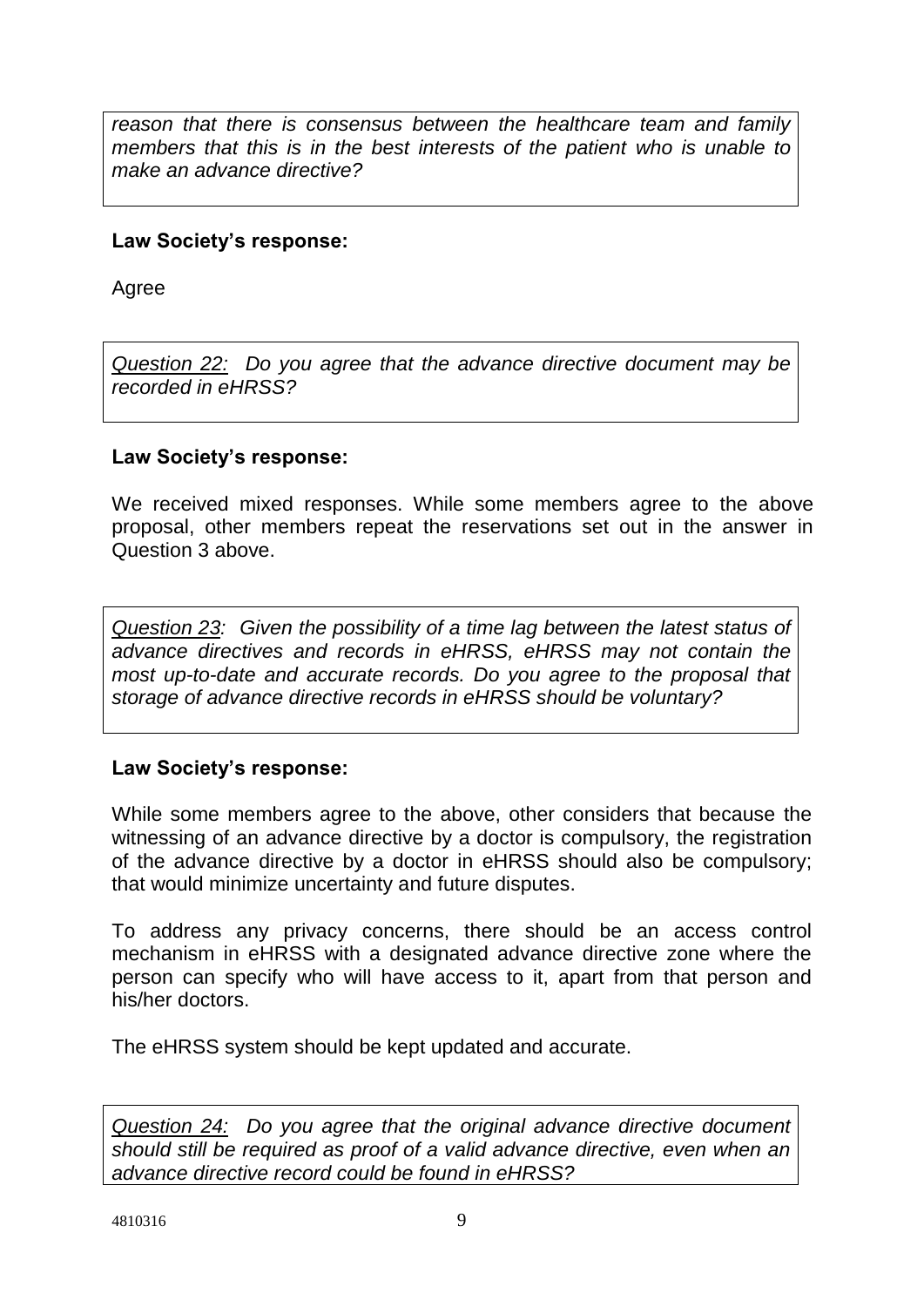#### **Law Society's response:**

Disagree. Please refer to the reservations expressed in the answer to Question 3 in the above.

*Question 25: Do you agree that it is the responsibility of the individual/family to draw the attention of emergency rescue personnel to the existence of an advance directive?*

#### **Law Society's response:**

While some members agree to the above, other members repeat the reservations expressed in the answer to Question 3 in the above.

*Question 26: Do you agree with the proposed arrangements on liability, i.e. a treatment provider does not incur any civil or criminal liability for carrying out or continuing CPR if, at the time, he/she reasonably believe that a valid and applicable DNACPR form does not exist. Similarly, a treatment provider does not incur any civil or criminal liability for the consequences of withholding or withdrawing CPR from individuals if, at the time, he/she reasonably believes that a valid and applicable DNACPR form exists?*

## **Law Society's response:**

While some members agree to the above, other members consider there is a lack of certainty if the carrying out or continuing CPR or DNACPR was to be based on the "reasonable belief" of the treatment provider. There are views that a compulsory central registration of an advance directive which is accessible by the treatment provider should eliminate the uncertainty.

*Question 27: Do you think that medical professionals should also be exempted from disciplinary proceedings for professional misconduct for a decision made by him/her in good faith and with reasonable care?*

#### **Law Society's response:**

While some members agree to the above, other members repeat the views expressed in the answer to Question 26 in the above.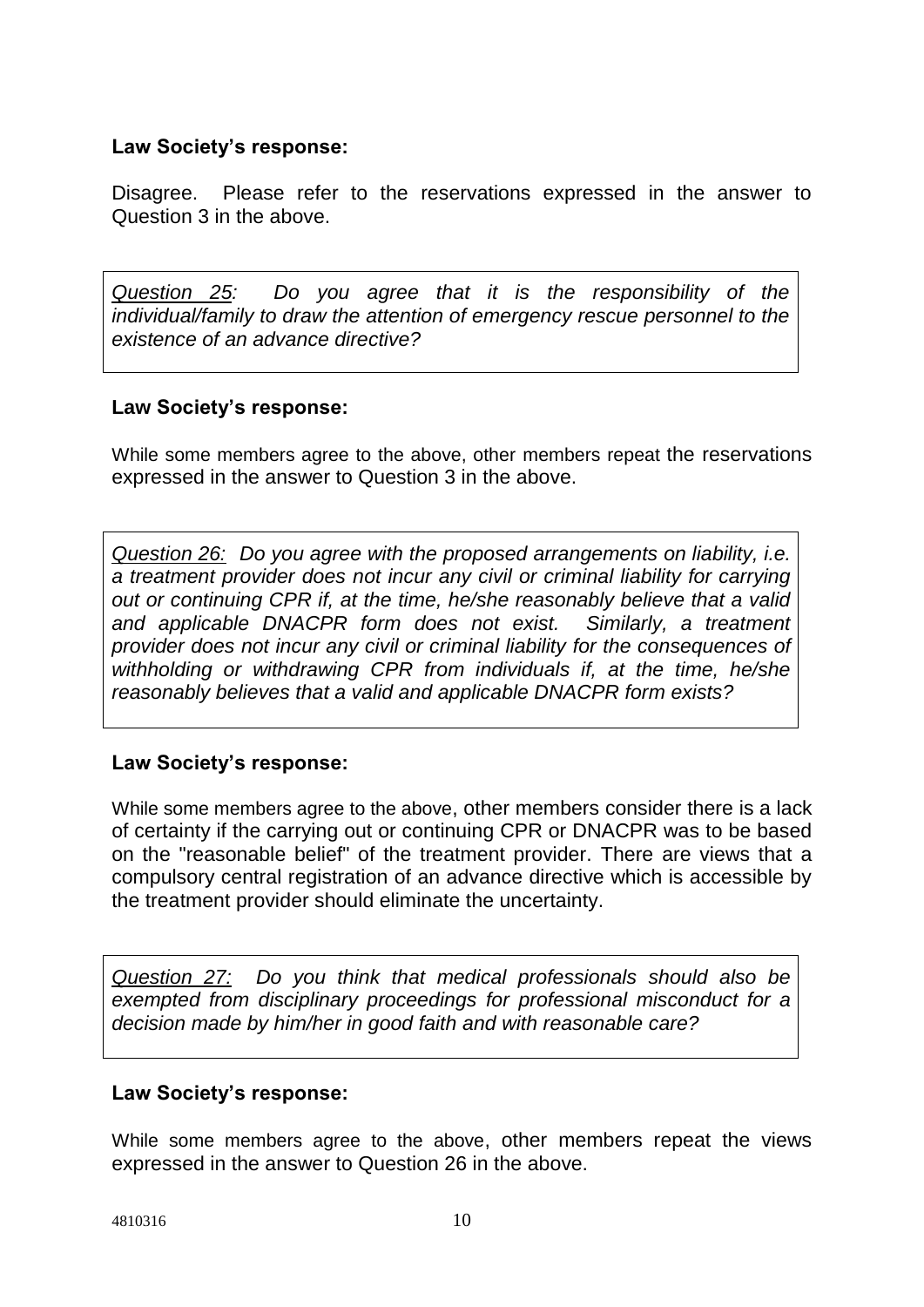*Question 28: Do you agree with the proposed consequential change to the Mental Health Ordinance to remove the potential conflict?*

## **Law Society's response:**

Agree

*Question 29: Do you agree that, as a prerequisite to promote dying in place, the relevant provisions of the Coroners Ordinance should be amended to exempt certain deaths in RCHE<sup>4</sup> s from reportable deaths?*

## **Law Society's response:**

Agree

*Question 30: Do you think that the proposed safeguard for RCHE residents is sufficient if deaths in RCHEs may be exempted from reportable deaths?*

## **Law Society's response:**

Agree. We have carried out a research on a few jurisdictions as to their arrangement for dying in place for the elderly. See **Annex 2** to this submission.

# **B. FURTHER VIEWS: RELATED LEGISLATIVE PROPOSALS**

Apart from the above views, we set out below our further observations on

1. The order of priority for grant in case of intestacy under section 21 of the *Non-contentious Probate Rules* (Cap 10) should be re-considered. Hong Kong is one of the places in the world which enjoys long life expectancy. Dementia unfortunately is relatively prevalent among the elderly. It is likely that the surviving spouse who is the first to have the entitlement to the grant in intestacy will be too elderly or frail to discharge the duty of an administrator. A surviving spouse who is a dementia patient does not even have the mental capacity to sign the Renunciation of Administration so that the second in the order of priority, namely, the children of the deceased, can apply for the grant.

<sup>1</sup> <sup>4</sup> residential care homes for the elderly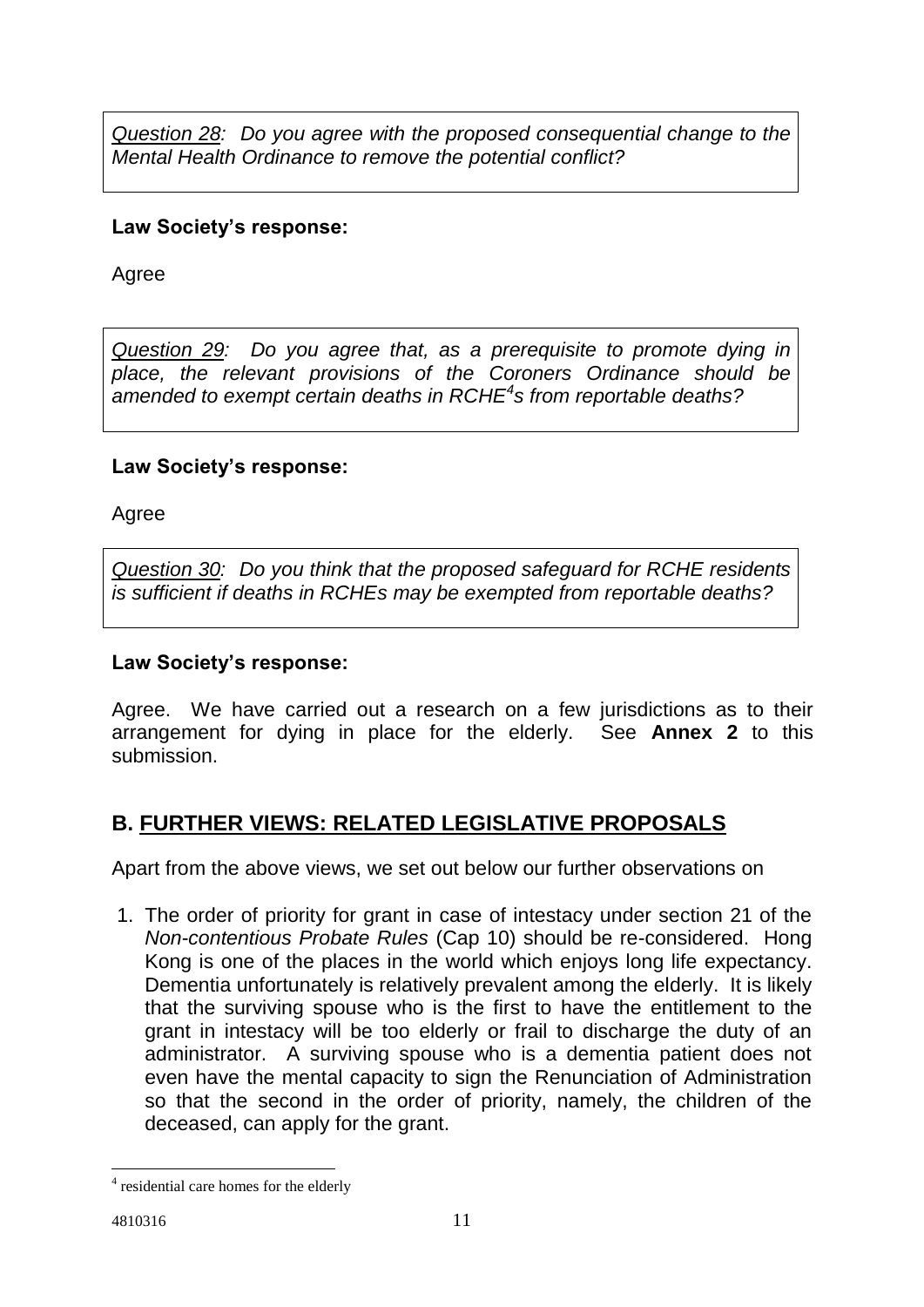- 2. Under Part II of Second Schedule to the *Births and Deaths Registration Ordinance* (Cap 174), the informant to register death under section 14 must state, inter alia, "the rank, profession, or occupation of deceased and nationality so far as is known. [If deceased is a child or an unmarried person without occupation or property, the full names and rank or profession of the father will be required (except in the case of illegitimate children); if a wife or widow those of the husband or deceased husband.]" This provision is out-dated and might not survive discrimination challenges. There should be timely updating to render the provision to be genderneutral.
- 3. The signing of an advance directive touches on the issue of mental capacity. However, the definition regarding mental incapacity under our existing legislation is both outdated and convoluted. For example, see section 2 of the Mental Health Ordinance (Cap 136). (This definition is referred to in both section 2 of the existing Enduring Powers of Attorney Ordinance (Cap 501) and section 1A of the Powers of Attorney Ordinance (Cap 31)). There should be a review of the definition. See for reference section 3 of the UK Mental Capacity Act 2005 which incorporates principles from more recent case law

[\(https://www.legislation.gov.uk/ukpga/2005/9/section/3\)](https://www.legislation.gov.uk/ukpga/2005/9/section/3)

**The Law Society of Hong Kong 3 December 2019**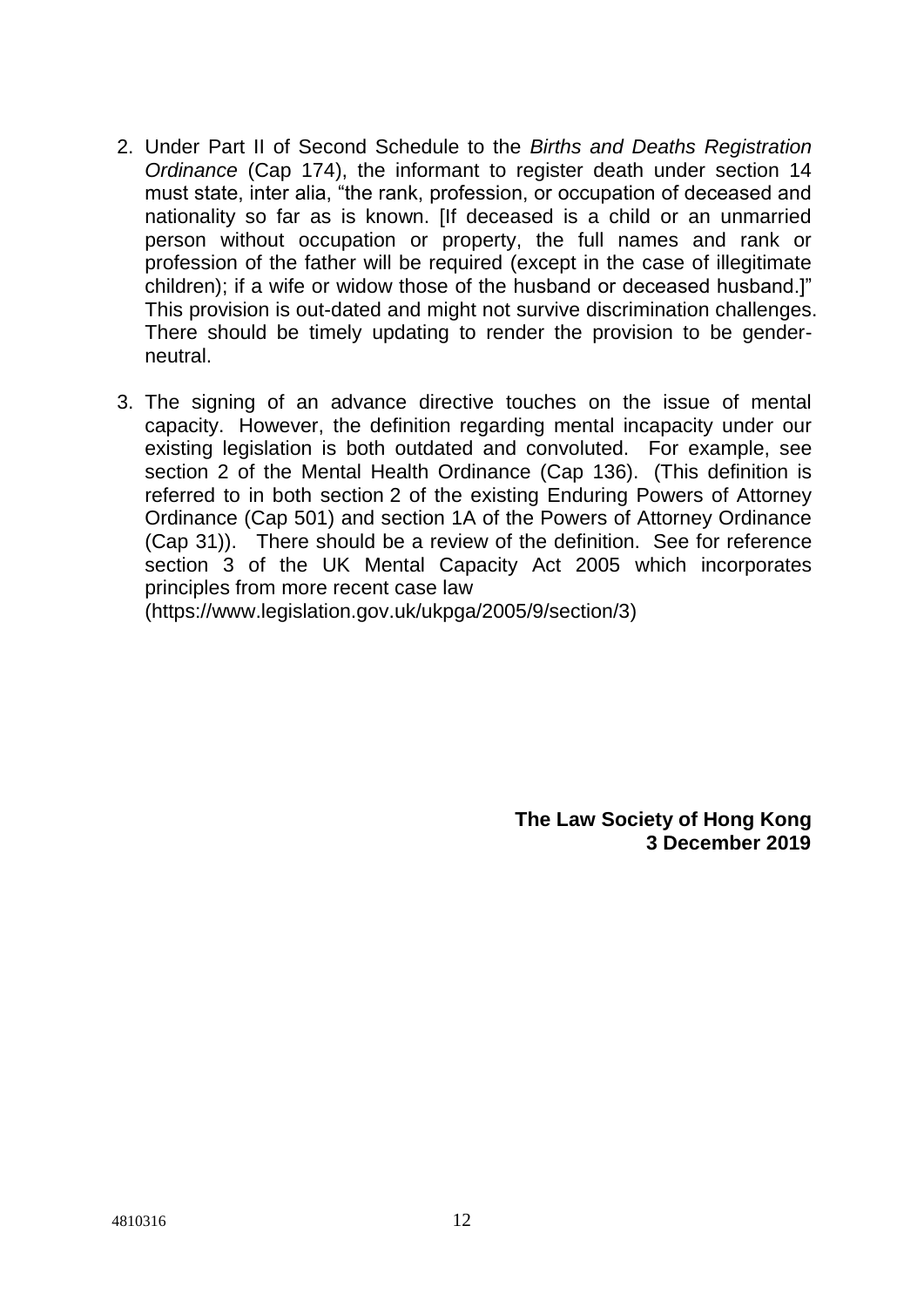# **Annex 1**

# Government Consultation on Advance Directives

Date: Oct 2019

| <b>Advance Directive</b> |                                                                                                                                                                                                          |                                                                                                                       |                                                                                                                                                                                                                                                                                                                                                                            |
|--------------------------|----------------------------------------------------------------------------------------------------------------------------------------------------------------------------------------------------------|-----------------------------------------------------------------------------------------------------------------------|----------------------------------------------------------------------------------------------------------------------------------------------------------------------------------------------------------------------------------------------------------------------------------------------------------------------------------------------------------------------------|
| <b>Countries</b>         | Legislation                                                                                                                                                                                              | Age                                                                                                                   | <b>Additional Information</b>                                                                                                                                                                                                                                                                                                                                              |
| Singapore                | The Singapore parliament<br>passed the Advance<br><b>Medical Directive Act in</b><br>May 1996 to allow<br>Singaporeans who wish to<br>make an AMD to do so.<br>The law came into effect<br>in July 1997. | A person who<br>is not mentally<br>disordered<br>and is at least<br>21 years old<br>may make an<br>AMD.               | $\checkmark$ Statutory central registry<br><b>Making</b><br>advance<br>an<br>directive:<br>Must be<br>made<br>in the<br>statutory prescribed form<br>and registered with the<br>of<br>Advance<br>Registrar<br><b>Medical Directive</b><br>Modifying or revoking an<br>advance directive:                                                                                   |
|                          |                                                                                                                                                                                                          |                                                                                                                       | written<br>Verbal<br>or<br>revocation is accepted but<br>must be in the presence of<br>at least one witness.                                                                                                                                                                                                                                                               |
| <b>UK</b>                | The part of the Act relating<br>to advance decisions<br>came into force on 1<br>October 2007.                                                                                                            | <b>Individuals</b><br>aged 18 or<br>above who<br>are not<br>mentally<br>disordered can<br>make advance<br>directives. | <b>x</b> Statutory central registry<br><u>Making</u><br>advance<br>an<br>directive:<br><b>Written Down</b><br>Signed by the maker<br>Signed by a witness<br>Modifying or revoking an<br>advance directive:<br>May be modified at any<br>time and need not be in<br>writing unless<br>such<br>modification is made to<br>include a refusal of life-<br>sustaining treatment |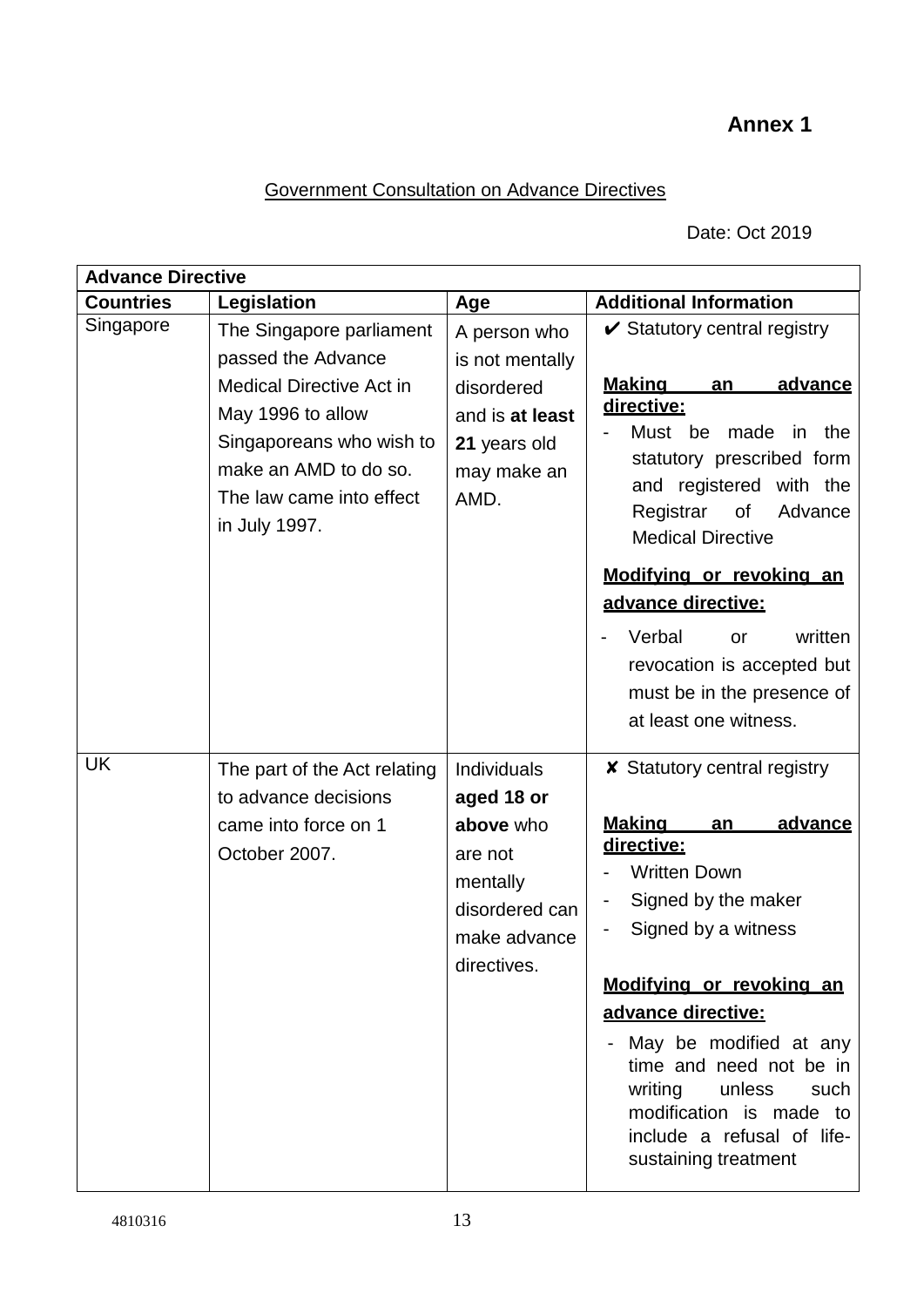| <b>Countries</b> | Legislation                     | Age            | <b>Additional Information</b>                                  |
|------------------|---------------------------------|----------------|----------------------------------------------------------------|
| States in        | The laws regarding              | It must be     | Queensland                                                     |
| Australia:       | advance directives,             | made and       | <b>x</b> Statutory central registry                            |
| Queensland,      | powers of attorney, and         | signed by a    |                                                                |
| Victoria,        | enduring guardianships          | person 18      | <b>Making</b><br>advance<br>an                                 |
| Tasmania,        | vary from state to state.       | years or over  | directive:                                                     |
| Northern         |                                 | who has        | - Must be written and may be                                   |
| Territory,       | <b>National Framework for</b>   | been certified | made using a recommended                                       |
| South            | <b>Advance Care Directives-</b> | as having      | form.                                                          |
| Australia,       | Endorsed by the                 | capacity;      |                                                                |
| Australian       | <b>Australian Health</b>        | It must be in  |                                                                |
| Capital          | Ministers' Advisory             | the form       | Modifying or revoking an                                       |
| Territory,       | Council at its 4 March          | prescribed by  | advance directive:                                             |
| <b>New South</b> | 2010 meeting.                   | regulation;    | - Only written revocation is                                   |
| Wales,           |                                 | and            | accepted, and a witness is                                     |
| Western          | https://www.dementia.org.       | It must be     | recommended<br>but<br>not                                      |
| Australia        | au/files/start2talk/5.0.4.1%    | witnessed by   | required.                                                      |
|                  | 20AHMAC%20framework.            | an eligible    |                                                                |
|                  | pdf                             | witness.       | Australia has two types of                                     |
|                  |                                 |                | <b>Advance Care Directives:</b>                                |
|                  |                                 |                | Common Law Advance Care                                        |
|                  |                                 |                | <b>Directives</b><br>which<br>are                              |
|                  |                                 |                | recognised by the common                                       |
|                  |                                 |                | (decisions<br>law<br>made<br>by                                |
|                  |                                 |                | judges in the courts)<br>and                                   |
|                  |                                 |                | generally must be followed.                                    |
|                  |                                 |                | These types of Directives                                      |
|                  |                                 |                | exist in all states<br>and                                     |
|                  |                                 |                | territories<br>except                                          |
|                  |                                 |                | Queensland.                                                    |
|                  |                                 |                |                                                                |
|                  |                                 |                | Statutory Advance<br>Care                                      |
|                  |                                 |                | Directives which are governed<br>by                            |
|                  |                                 |                | state<br>and<br>territory<br>legislation. These types of       |
|                  |                                 |                | Directives exist in all states                                 |
|                  |                                 |                | and territories except New<br><b>South Wales and Tasmania.</b> |
|                  |                                 |                |                                                                |
|                  |                                 |                |                                                                |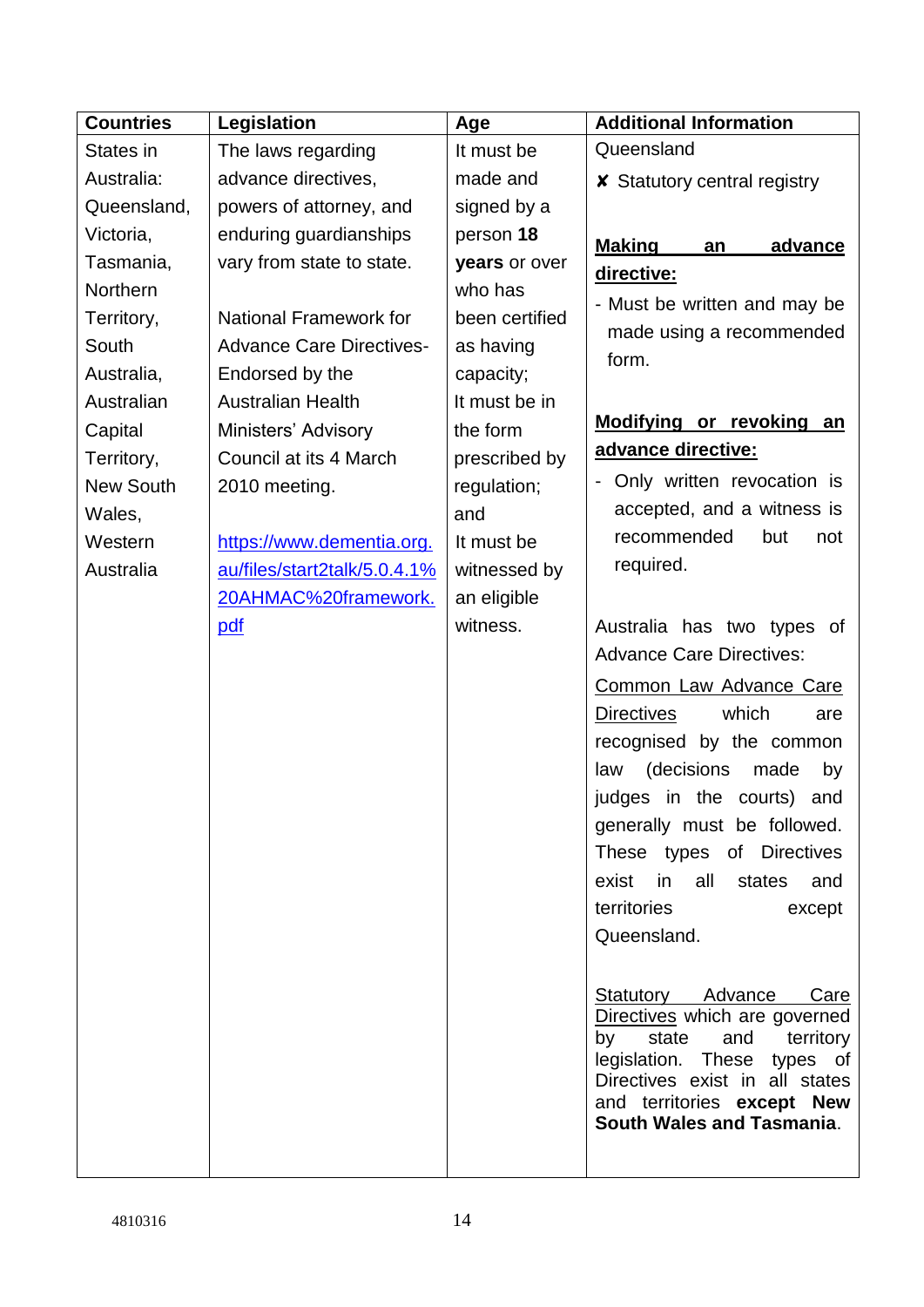| <b>Countries</b> | Legislation                   | Age            | <b>Additional Information</b>       |
|------------------|-------------------------------|----------------|-------------------------------------|
| Provinces<br>in  | <b>The Advance Care</b>       | <b>British</b> | <b>X</b> Statutory central registry |
| Canada:          | Planning in Canada: A         | Columbia:      |                                     |
| <b>British</b>   | <b>National Framework</b>     | It must be     | Ontario                             |
| Columbia and     | and Implementation            | made and       | <b>Making</b><br>advance<br>an      |
| Ontario          | Project was initiated in      | signed by a    | directive:                          |
|                  | 2008.                         | person 19      | To be valid, the document           |
|                  |                               | years or       | must:                               |
|                  | An Advance Directive is       | older (an      | be signed by the maker<br>i.        |
|                  | a new legal document          | adult) in      | voluntarily, of his own             |
|                  | in British Columbia as        | order to       | free will;                          |
|                  | of September 1, 2011,         | make an        | ii.<br>be signed by the maker       |
|                  | when the Health Care          | Advance        | in the presence of two              |
|                  | <b>Consent and Care</b>       | Directive.     | witnesses;                          |
|                  | <b>Facility Admission Act</b> | You must       | iii. be signed by the two           |
|                  | was amended.                  | also meet the  | witnesses in front of the           |
|                  |                               | capability     | maker.                              |
|                  | The Guide to Advance          | requirements.  |                                     |
|                  | <b>Care Planning has</b>      |                |                                     |
|                  | been developed by the         |                | Modifying or revoking an            |
|                  | government of Ontario         |                | advance directive:                  |
|                  | as part of Ontario's          |                | patient<br>A<br>may                 |
|                  | <b>Strategy for Alzheimer</b> |                | change/revoke an advance            |
|                  | <b>Disease and Related</b>    |                | directive that is not a power of    |
|                  | Dementias, which was          |                | attorney for personal care by       |
|                  | released in September         |                | making oral statements, by          |
|                  | 1999. (A Guide to             |                | communicating his wishes by         |
|                  | <b>Advance Care</b>           |                |                                     |
|                  | Planning)                     |                | alternative means, by making        |
|                  |                               |                | a new statement of wishes in        |
|                  |                               |                | writing. The patient does not       |
|                  |                               |                | need<br>execute<br>to<br>a          |
|                  |                               |                | "revocation".                       |
|                  |                               |                |                                     |
|                  |                               |                |                                     |
|                  |                               |                |                                     |
|                  |                               |                |                                     |
|                  |                               |                |                                     |
|                  |                               |                |                                     |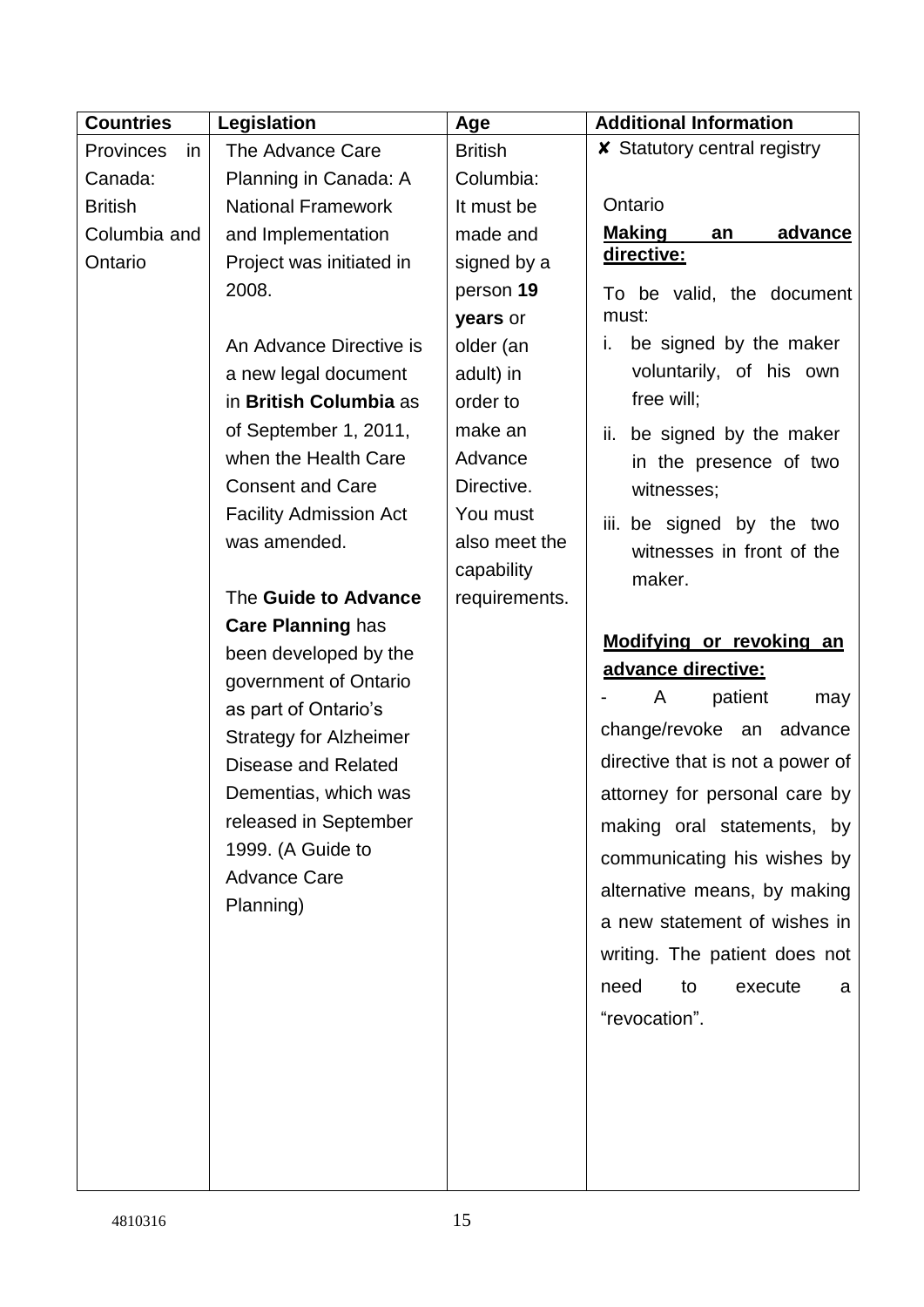| <b>Countries</b> | Legislation                   | Age            | <b>Additional Information</b>                      |
|------------------|-------------------------------|----------------|----------------------------------------------------|
| Netherland       | Article 450 of the            | To make a      | <b>x</b> Statutory central registry                |
|                  | WGBO[3] of 1994               | valid advance  |                                                    |
|                  | contains a paragraph          | directive, a   | <u>Makinq</u><br>advance<br>an                     |
|                  | which can be interpreted      | person must    | directive:                                         |
|                  | as referring to advance       | be aged 16 or  | In writing                                         |
|                  | directives.                   | over and have  | identity of the make<br>-                          |
|                  |                               | the necessary  | must be certain                                    |
|                  |                               | capacity to do | Older than 16 years                                |
|                  |                               | so. (Article   | old and competent                                  |
|                  |                               | 450 of the     |                                                    |
|                  |                               | WGBO of        | Modifying or revoking an                           |
|                  |                               | 1994)          | advance directive:                                 |
|                  |                               |                | Patients may retract or<br>modify<br>advance<br>an |
|                  |                               |                | directive at any time.                             |
|                  |                               |                |                                                    |
| India            | On 09 March 2018, the         |                | $\checkmark$ Statutory central registry            |
|                  | Supreme Court of India        |                | Subject to the provisions                          |
|                  | passed a landmark             |                | contained in clause (a) of                         |
|                  | Judgment [Common              |                | sub-section (1) of section 91,                     |
|                  | Cause (A Regd. Society)       |                | every Board shall maintain                         |
|                  | v. Union of India and         |                | an online register of all                          |
|                  | <b>Another (Writ Petition</b> |                | directives<br>advance                              |
|                  | (Civil) No. 215 of 2005).]    |                | registered with it and make                        |
|                  | permitting adults of sound    |                | them<br>available<br>the<br>to                     |
|                  | mind to leave advance         |                | health<br>concerned<br>mental                      |
|                  | directives regarding the      |                | professionals as and when                          |
|                  | end of life treatment they    |                | required.                                          |
|                  | wish to receive and the       |                |                                                    |
|                  | kinds of treatment that       |                | <u>Making</u><br>advance<br>an                     |
|                  | they do not wish to           |                | directive:                                         |
|                  | receive.                      |                | A valid advance directive                          |
|                  |                               |                | must<br>be executed<br>in.                         |
|                  |                               |                | writing and, in much the                           |
|                  |                               |                | same manner as a will,                             |
|                  |                               |                | must be witnessed by                               |
|                  |                               |                | witnesses.<br>The<br>two                           |
|                  |                               |                | document                                           |
|                  |                               |                | have<br>must                                       |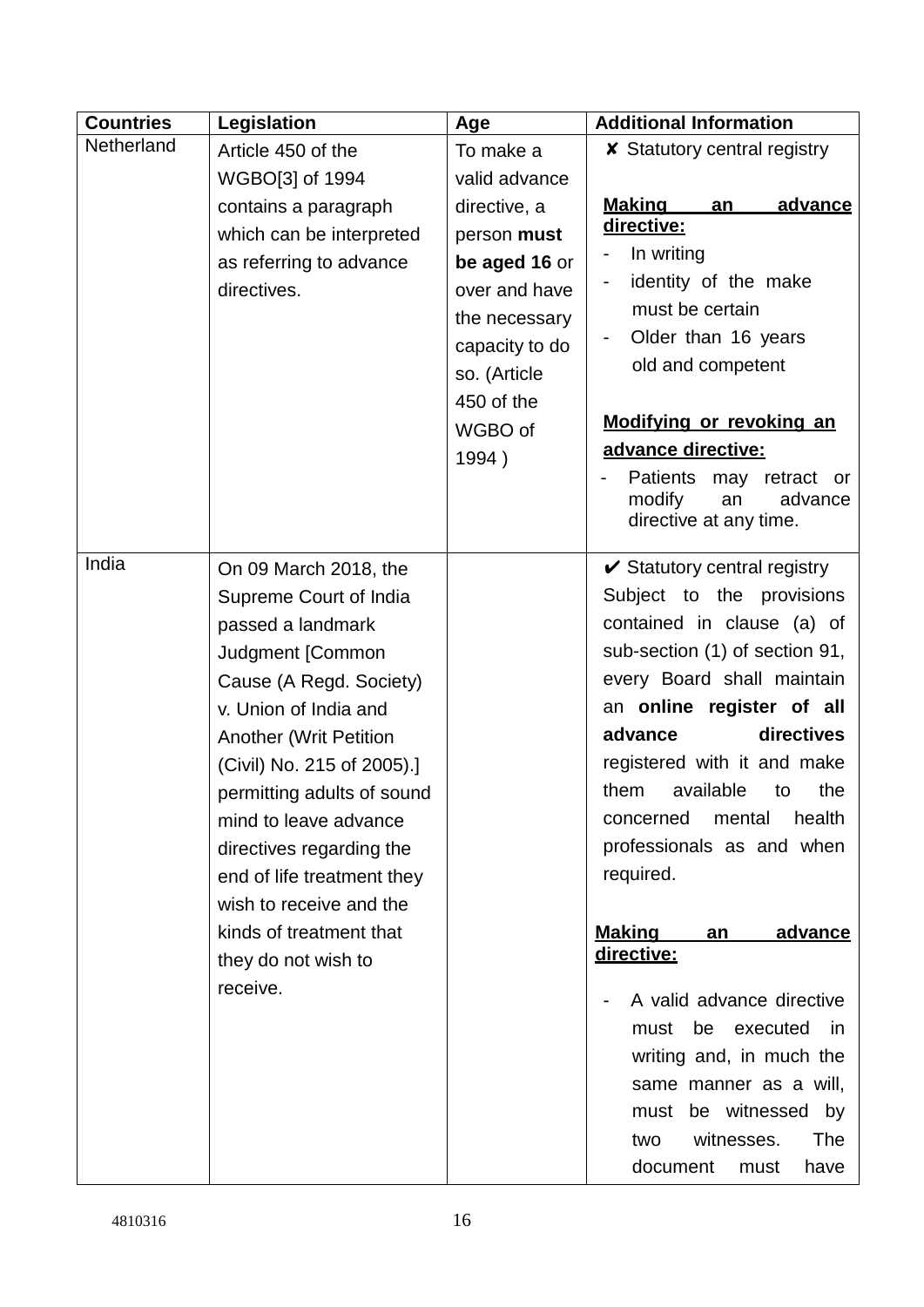| <b>Countries</b> | Legislation | Age | <b>Additional Information</b>  |
|------------------|-------------|-----|--------------------------------|
|                  |             |     | signed<br>by<br>the<br>been    |
|                  |             |     | executor of their own free     |
|                  |             |     | will<br>and<br>without<br>any  |
|                  |             |     | coercion and must be           |
|                  |             |     | the<br>registered<br>with      |
|                  |             |     | appropriate<br>authorities     |
|                  |             |     | specified in the Supreme       |
|                  |             |     | <b>The</b><br>Court judgment.  |
|                  |             |     | advance directive must         |
|                  |             |     | also specify the name of       |
|                  |             |     | guardian or<br>close<br>a      |
|                  |             |     | relative who will act as       |
|                  |             |     | surrogate of<br>the<br>the     |
|                  |             |     | executor in the event the      |
|                  |             |     | executor<br>becomes            |
|                  |             |     | incapable of<br>taking a       |
|                  |             |     | decision.                      |
|                  |             |     |                                |
|                  |             |     | Modifying or revoking an       |
|                  |             |     | advance directive:             |
|                  |             |     | Revocation, amendment<br>or    |
|                  |             |     | cancellation<br>of<br>advance  |
|                  |             |     | directive 8. (1) An advance    |
|                  |             |     | directive made under section 6 |
|                  |             |     | may be revoked, amended or     |
|                  |             |     | cancelled by the person who    |
|                  |             |     | made it at any time.           |
|                  |             |     | The<br>(2)<br>procedure<br>for |
|                  |             |     | revoking,<br>amending<br>or    |
|                  |             |     | cancelling<br>advance<br>an    |
|                  |             |     | directive shall be the same as |
|                  |             |     | making<br>an<br>advance<br>for |
|                  |             |     | directive under section 6.     |
|                  |             |     | https://mhca2017.com/index.p   |
|                  |             |     | hp/act/chapter-iii-advance-    |
|                  |             |     | directive                      |
|                  |             |     |                                |
|                  |             |     |                                |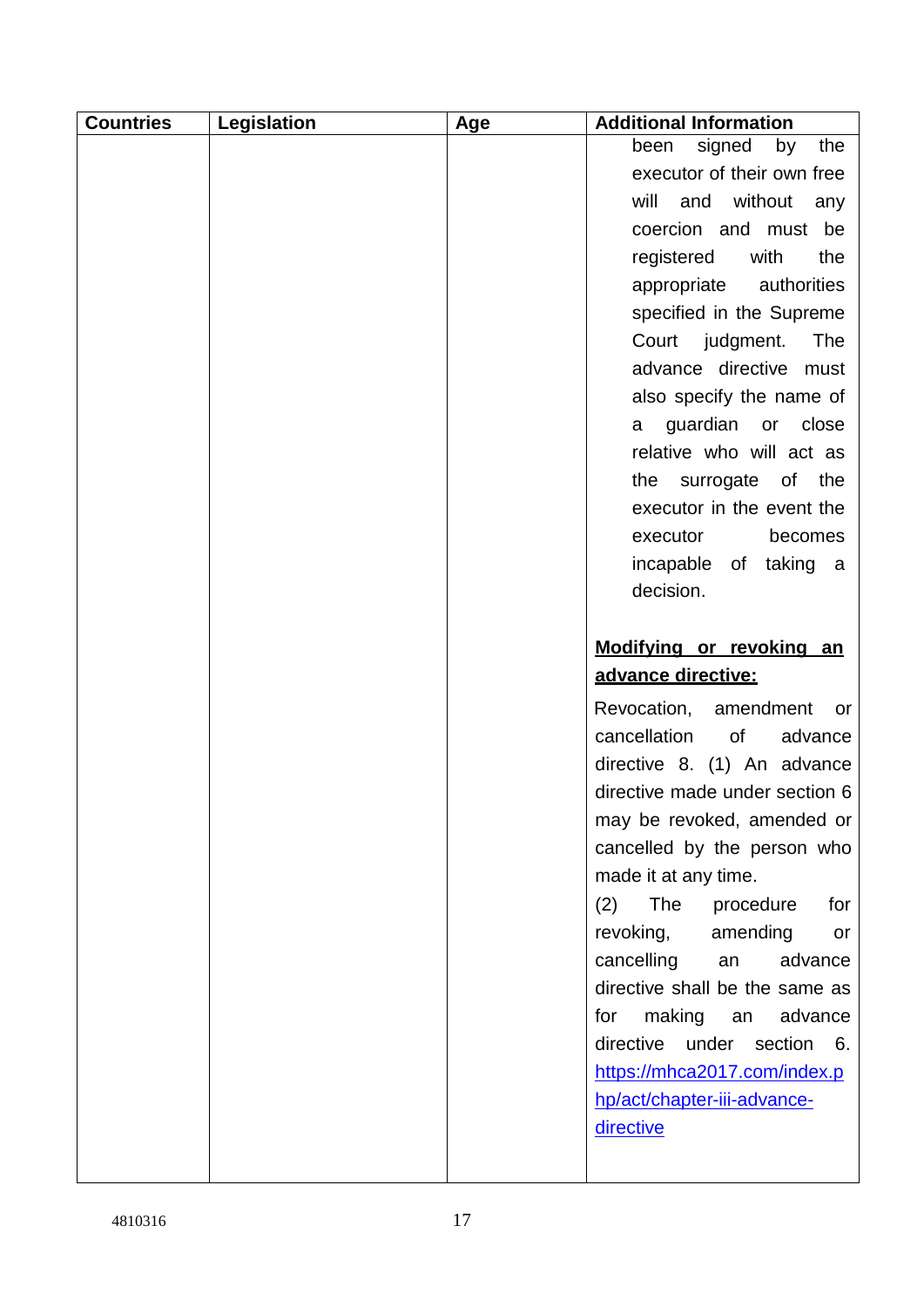| <b>Countries</b> | Legislation            | Age           | <b>Additional Information</b>                                                          |
|------------------|------------------------|---------------|----------------------------------------------------------------------------------------|
| Germany          | On 18 June 2009 the    | The law       | <b>X</b> Statutory central registry                                                    |
|                  | Bundestag passed a     | also makes    | <u>Making</u><br>advance<br>an                                                         |
|                  | law on advance         | explicit that | directive:                                                                             |
|                  | directives, applicable | only an       | <b>The</b><br>law<br>that<br>states                                                    |
|                  | since 1 September      | adult (18     | advance directives are                                                                 |
|                  | 2009.                  | years or      | only valid in writing.                                                                 |
|                  |                        | above) can    | According to x126 of the                                                               |
|                  |                        | establish an  | German Civil Code, a                                                                   |
|                  |                        | advance       | written statement must                                                                 |
|                  |                        | directive.    | be signed by<br>always                                                                 |
|                  |                        |               | hand;<br>this<br>formal                                                                |
|                  |                        |               | requirement<br>also<br>is                                                              |
|                  |                        |               | satisfied by the often-                                                                |
|                  |                        |               | used checkbox forms as                                                                 |
|                  |                        |               | long as it includes the                                                                |
|                  |                        |               | patient's<br>signature.                                                                |
|                  |                        |               | Notarisation<br>is<br>not                                                              |
|                  |                        |               | verbal<br>necessary.<br>A                                                              |
|                  |                        |               | statement, although not                                                                |
|                  |                        |               | recognised<br>as<br>an                                                                 |
|                  |                        |               | advance directive, is still                                                            |
|                  |                        |               | of legal value.                                                                        |
|                  |                        |               | In determining a patient's                                                             |
|                  |                        |               | will, a verbal statement is                                                            |
|                  |                        |               | recognised either as an                                                                |
|                  |                        |               | expression of preferred                                                                |
|                  |                        |               | treatment, when referring                                                              |
|                  |                        |               | directly to a specific                                                                 |
|                  |                        |               | treatment in question, or                                                              |
|                  |                        |               | as a clear sign of the                                                                 |
|                  |                        |               | presumed will of the                                                                   |
|                  |                        |               | patient.                                                                               |
|                  |                        |               | https://pdfs.semanticscholar.o<br>rg/dfdf/fa38bc79620aeaf3d0f7<br>bbd07394f8f688ba.pdf |
|                  |                        |               | Modifving or revoking an                                                               |
|                  |                        |               | advance directive:                                                                     |
|                  |                        |               | It should of course be                                                                 |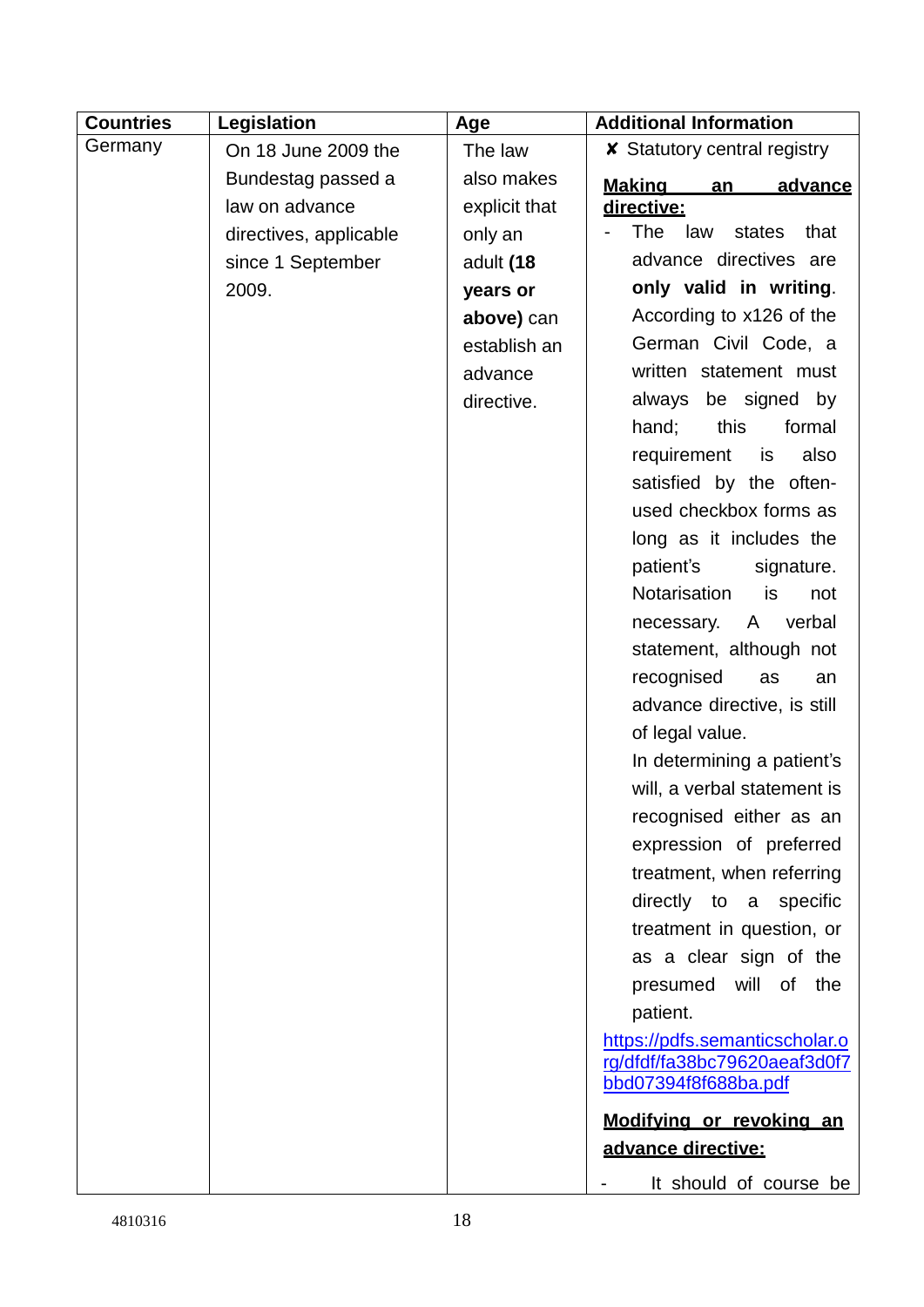| <b>Countries</b> | Legislation                                     | Age          | <b>Additional Information</b>                                                     |
|------------------|-------------------------------------------------|--------------|-----------------------------------------------------------------------------------|
|                  |                                                 |              | possible<br>withdraw<br>to<br>or                                                  |
|                  |                                                 |              | amend an advance directive                                                        |
|                  |                                                 |              | at any time provided that the                                                     |
|                  |                                                 |              | person with dementia has the                                                      |
|                  |                                                 |              | necessary capacity to do so.                                                      |
| Italy            | On 14 December 2017,                            | 18 years old | <b>X</b> Statutory central registry                                               |
|                  | Italian Senate officially                       | or above     |                                                                                   |
|                  | approved a law on                               |              | <b>Making</b><br>advance<br>an                                                    |
|                  | advance healthcare                              |              | directive:                                                                        |
|                  | directive that came into<br>force on 31 January |              | advance<br>In.<br>an<br>care<br>directive, the maker can<br>write either or both: |
|                  | 2018.                                           |              | an instructional directive                                                        |
|                  |                                                 |              | legally<br>binding<br>with                                                        |
|                  |                                                 |              | instructions about future                                                         |
|                  |                                                 |              | medical treatment you                                                             |
|                  |                                                 |              | consent to or refuse                                                              |
|                  |                                                 |              | a values directive which                                                          |
|                  |                                                 |              | his<br>documents<br>values                                                        |
|                  |                                                 |              | and preferences for his                                                           |
|                  |                                                 |              | medical<br>treatment                                                              |
|                  |                                                 |              | maker<br>decision<br>to                                                           |
|                  |                                                 |              | consider when making                                                              |
|                  |                                                 |              | decisions for you.                                                                |
|                  |                                                 |              | Modifying or revoking an                                                          |
|                  |                                                 |              | advance directive:                                                                |
|                  |                                                 |              | It is always possible<br>modify, revoke<br>and                                    |
|                  |                                                 |              | reconfirm it.                                                                     |
|                  |                                                 |              |                                                                                   |
|                  |                                                 |              |                                                                                   |
|                  |                                                 |              |                                                                                   |
|                  |                                                 |              |                                                                                   |
|                  |                                                 |              |                                                                                   |
|                  |                                                 |              |                                                                                   |
|                  |                                                 |              |                                                                                   |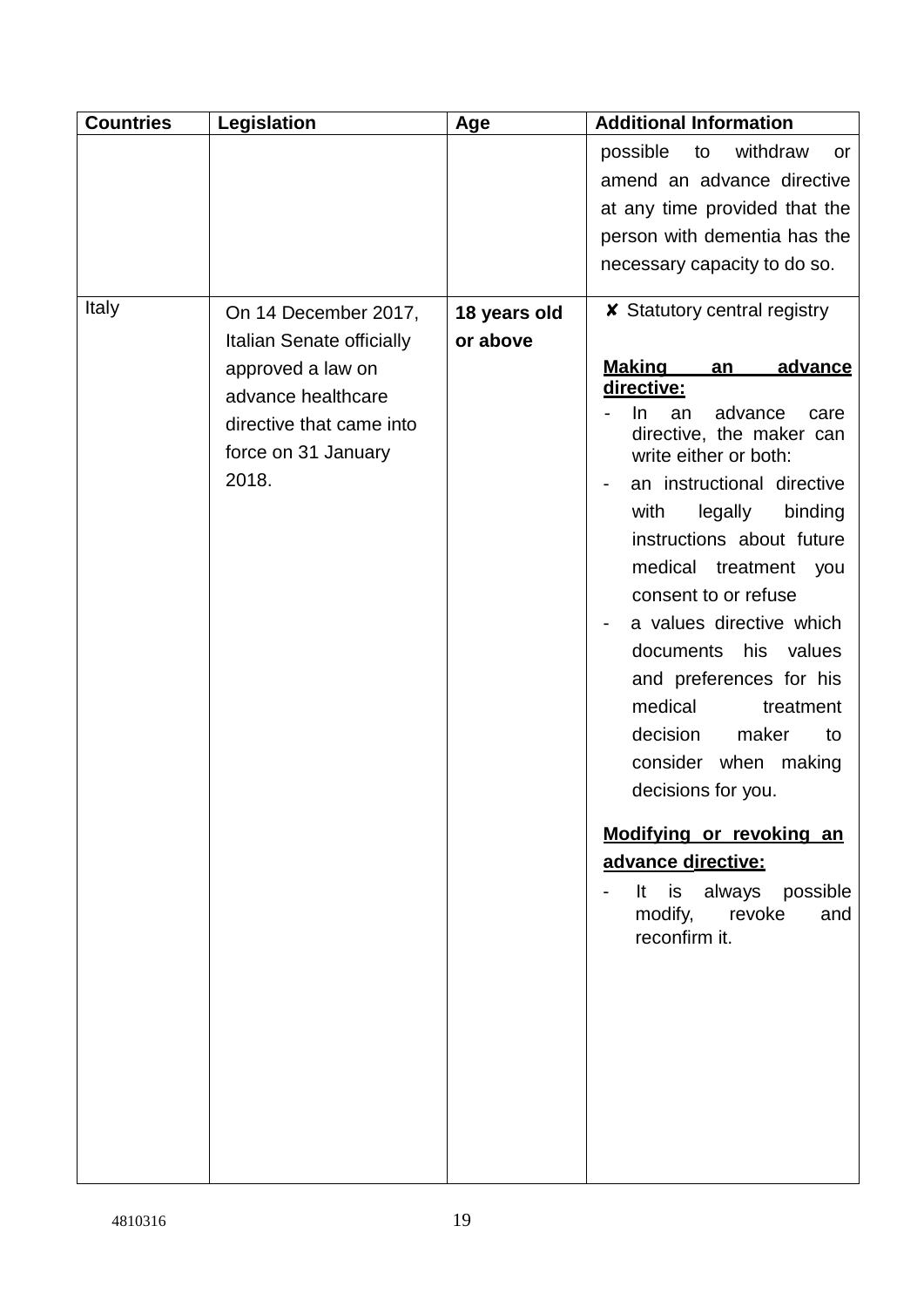| <b>Countries</b> | Legislation                | Age | <b>Additional Information</b>           |
|------------------|----------------------------|-----|-----------------------------------------|
| <b>USA</b>       | The laws governing         |     | $\checkmark$ Statutory central registry |
|                  | advance directives vary    |     | The US Living Will Registry             |
|                  | from state to state.       |     | has been storing advance                |
|                  |                            |     | directives since 1996. The              |
|                  | The most common types      |     | Registry electronically stores          |
|                  | of advance directives are  |     | the documents, and makes                |
|                  | the living will and the    |     | them available to hospitals             |
|                  | durable power of attorney  |     | and health care providers.              |
|                  | for health care (sometimes |     | Registrants are contacted               |
|                  | known as the medical       |     | every year to remind them to            |
|                  | power of attorney).        |     | update their personal and               |
|                  |                            |     | emergency contacted every               |
|                  |                            |     | year to remind them to                  |
|                  |                            |     | update their personal and               |
|                  |                            |     | emergency<br>contact                    |
|                  |                            |     | information, and to confirm             |
|                  |                            |     | that their advance directive            |
|                  |                            |     | has not been changed or                 |
|                  |                            |     | revoked.                                |
|                  |                            |     | <u>Making</u><br>advance<br>an          |
|                  |                            |     | directive:                              |
|                  |                            |     | The maker will need 2                   |
|                  |                            |     | (two) witnesses<br>his<br>to            |
|                  |                            |     | The<br>signature.<br>witness            |
|                  |                            |     | must sign the Advance                   |
|                  |                            |     | Directive Form and also                 |
|                  |                            |     | write his/her initials beside           |
|                  |                            |     | maker's signatures.<br>he               |
|                  |                            |     | The witnesses in effect                 |
|                  |                            |     | confirm that the maker                  |
|                  |                            |     | has signed the document                 |
|                  |                            |     | in their presence and in                |
|                  |                            |     | the presence of each                    |
|                  |                            |     | other.                                  |
|                  |                            |     | Modifying or revoking an                |
|                  |                            |     | advance directive:                      |
|                  |                            |     | Advance<br>health<br>care <sub>1</sub>  |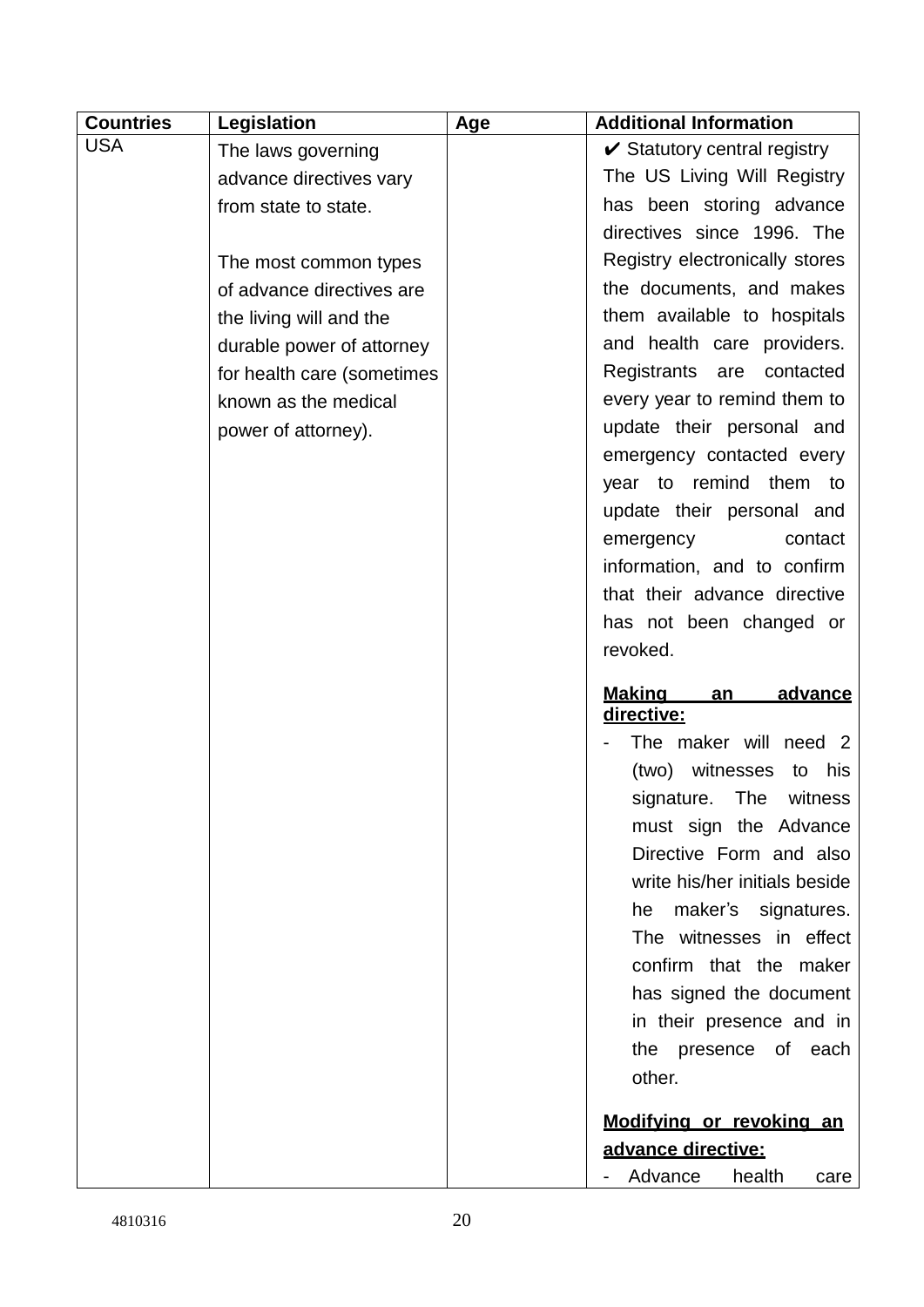| <b>Countries</b> | Legislation | Age | <b>Additional Information</b>                                                             |
|------------------|-------------|-----|-------------------------------------------------------------------------------------------|
|                  |             |     | directives can always be<br>your<br>changed if/when<br>wishes or circumstances<br>change. |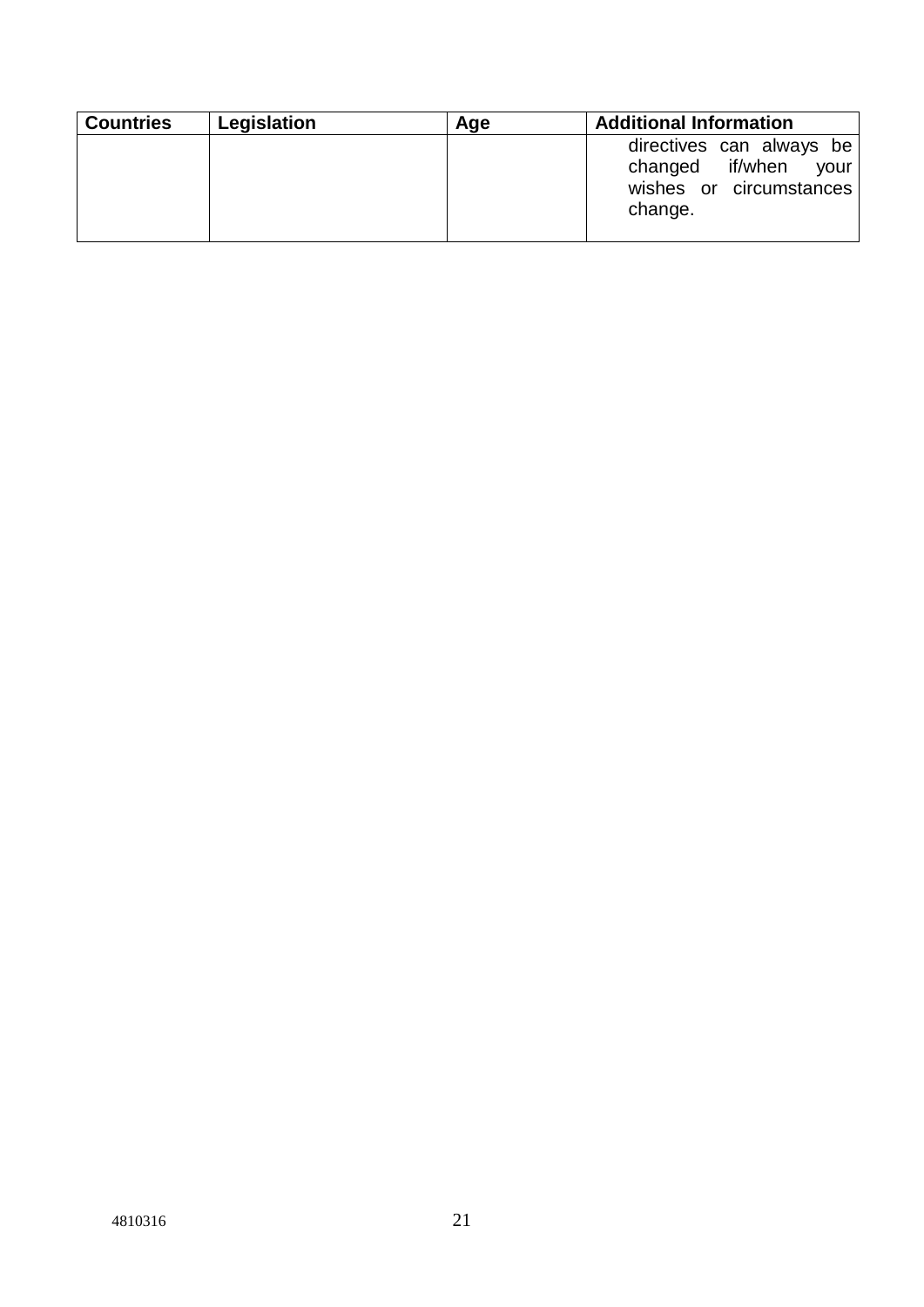| <b>Dying in Place</b> |                                                                                                                                                                                                                                                                                                                                                                                                 |
|-----------------------|-------------------------------------------------------------------------------------------------------------------------------------------------------------------------------------------------------------------------------------------------------------------------------------------------------------------------------------------------------------------------------------------------|
| Singapore             | <b><i>x</i></b> facilitate dying in place                                                                                                                                                                                                                                                                                                                                                       |
|                       | -Latest statistics from the Singapore Demographic Bulletin show that<br>though most Singaporeans have expressed the wish to die at home,<br>many do not.                                                                                                                                                                                                                                        |
|                       | -Dr Chong Poh Heng, medical director of HCA Hospice Care, the<br>largest provider of home hospice care in Singapore, said: "The<br>greatest barrier that prevents people from dying at home now is the<br>social support that caregivers need. Caregivers are generally not<br>equipped, mentally or technically, to care for them at home. They<br>lack the confidence or assurance to do so." |
|                       | https://www.straitstimes.com/singapore/health/new-project-launched-                                                                                                                                                                                                                                                                                                                             |
|                       | to-support-terminally-ill-patients-who-want-to-die-at-home                                                                                                                                                                                                                                                                                                                                      |
| <b>UK</b>             | In 2016, almost half of all deaths in England (46.9%) occurred in<br>hospital; nearly a quarter of deaths (23.5%) occurred in people's<br><b>own home</b> ; 21.8% of deaths occurred in care homes, that is<br>residential and nursing homes; 5.7% of deaths occurred in a hospice.                                                                                                             |
|                       | The trend over recent years has been a reducing proportion of deaths<br>in hospital, and an increasing proportion of deaths to occur in care<br>homes and private homes. In 2004, 57.9% of deaths occurred in<br>hospital.                                                                                                                                                                      |
|                       | In the UK, a study showed the main reasons for 52% of participants<br>not achieving their preferred place of death were:<br>-uncontrolled pain and complex symptoms<br>-inability to guarantee 24-hour care in the community<br>-delayed discharge from hospital; and                                                                                                                           |
|                       | -rapid deterioration and the concerns of relatives.                                                                                                                                                                                                                                                                                                                                             |
|                       | (Damanhuri, D., 2014. What factors influence the terminally ill patient<br>referred to the hospital specialist palliative care team in a NHS hospital,                                                                                                                                                                                                                                          |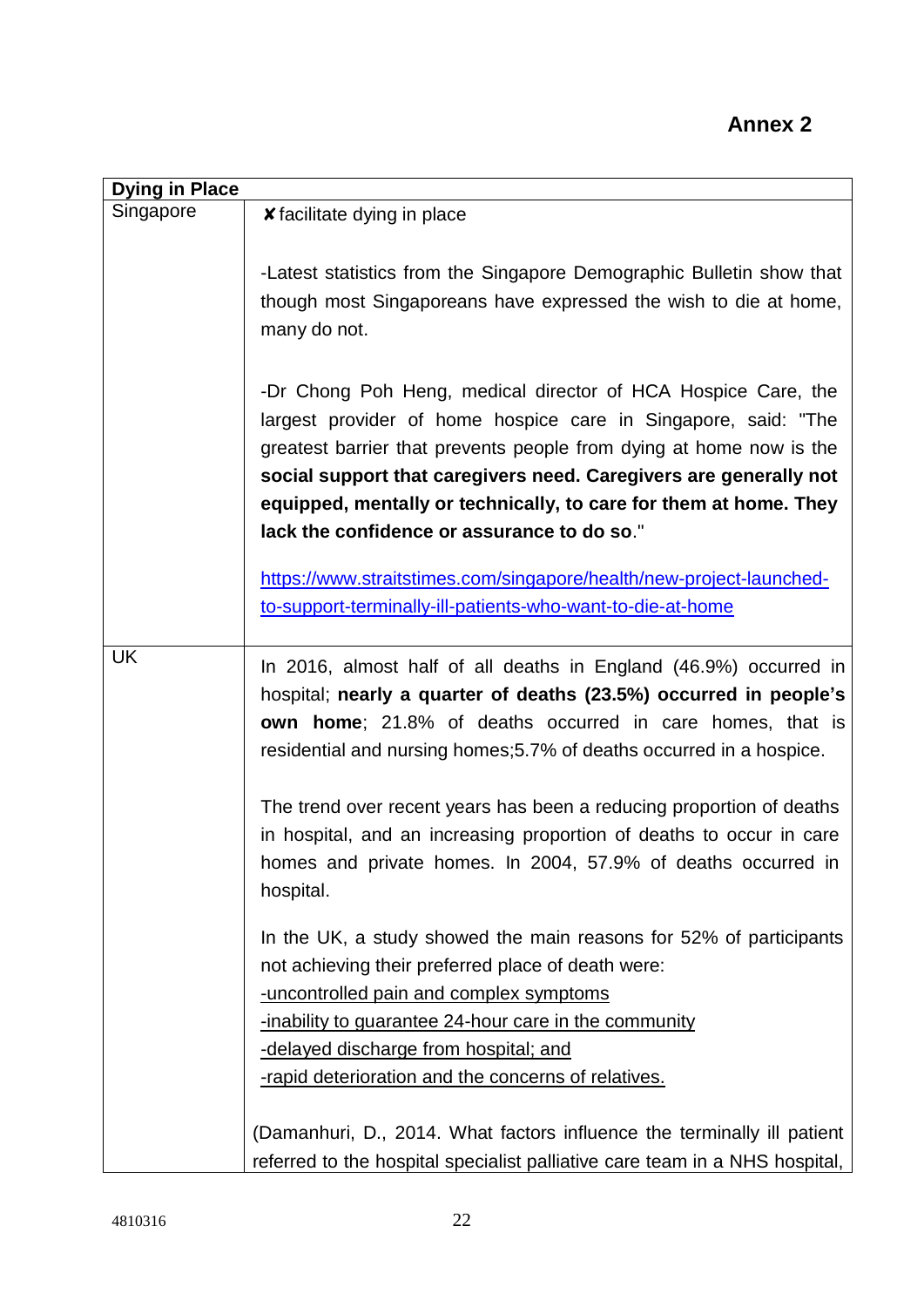| <b>Dying in Place</b> |                                                                                                                                                                                                                                                                                                                                                                                                                                               |
|-----------------------|-----------------------------------------------------------------------------------------------------------------------------------------------------------------------------------------------------------------------------------------------------------------------------------------------------------------------------------------------------------------------------------------------------------------------------------------------|
|                       | not achieving their preferred place of death? A critical evaluation. BMJ<br>Support Palliative care, 2014 March 4 Supp 1: A 54-55.)                                                                                                                                                                                                                                                                                                           |
| Australia             | <b>x</b> facilitate dying in place                                                                                                                                                                                                                                                                                                                                                                                                            |
|                       | In Australia, survey results have shown that people did not die in their<br>preferred place because of:<br>-patient and carer preferences<br>-rapid and unexpected deterioration in patient condition<br>-certain types of terminal conditions that require a level of palliative<br>care hospitals are best equipped to provide the limited availability of<br>carers and other health-care services; and an inability to manage at<br>home. |
| Canada                | $\checkmark$ facilitate palliative home care services                                                                                                                                                                                                                                                                                                                                                                                         |
|                       | Most Canadians (75%) want to die at home, and a new report by the<br>Canadian Institute for Health Information (CIHI) reveals that people who<br>access palliative home care services in their last year of life are 2.5<br>times more likely to do so.                                                                                                                                                                                       |
| <b>Taiwan</b>         | $\checkmark$ facilitate hospice palliative care system                                                                                                                                                                                                                                                                                                                                                                                        |
|                       | Taipei, Oct. 6 (CNA) Taiwan is the best place to die in Asia, according<br>to the 2015 Quality of Death (QOD) Index compiled by the Economist<br>Intelligence Unit (EIU), leaping from 14th to sixth place on the index<br>comparing end-of-life care in 80 countries.                                                                                                                                                                        |
|                       | Taiwan's sixth place makes it the highest Asian country on the list. In<br>a society where talk of death is usually taboo, the integration of<br>community engagement for palliative care education and the<br>encouragement of talking about death through the use of mainstream<br>and social media have helped Taiwan successfully increase public<br>awareness of palliative care, according to the EIU.                                  |
|                       | Taiwan is one of the first few countries in the world to introduce a<br>hospice palliative care system. In 2000, it passed the Hospice and<br>Palliative Care Act, which provides its citizens with the right to issue<br>do-not-resuscitate instructions.                                                                                                                                                                                    |